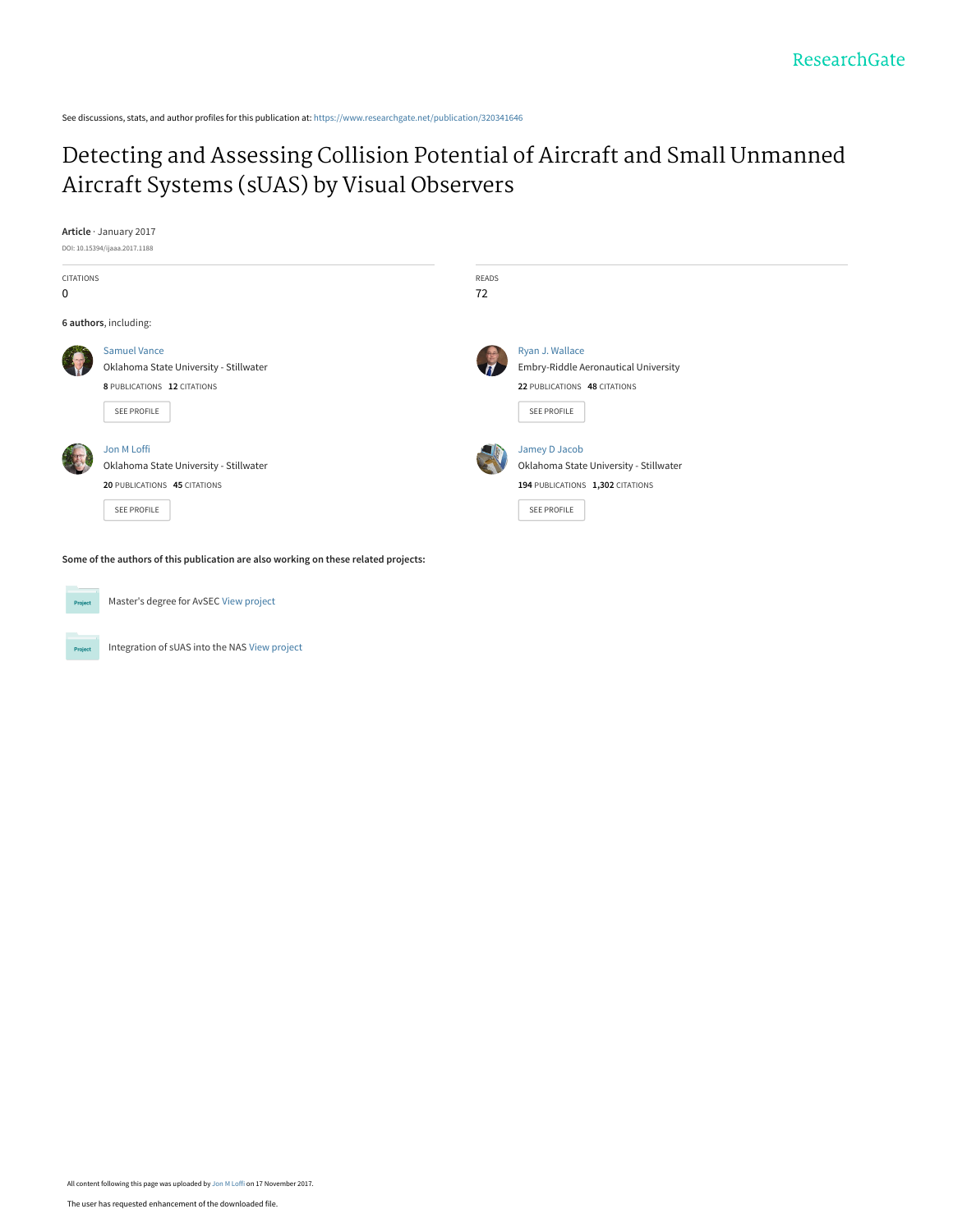

# **SCHOLARLY COMMONS**

[Volume 4](http://commons.erau.edu/ijaaa/vol4?utm_source=commons.erau.edu%2Fijaaa%2Fvol4%2Fiss4%2F4&utm_medium=PDF&utm_campaign=PDFCoverPages) | [Issue 4](http://commons.erau.edu/ijaaa/vol4/iss4?utm_source=commons.erau.edu%2Fijaaa%2Fvol4%2Fiss4%2F4&utm_medium=PDF&utm_campaign=PDFCoverPages) | Issue 4 | Issue 4 | Issue 4 | Issue 4 | Issue 4 | Issue 4 | Issue 4 | Issue 4 | Issue 4 | Issue 4 | Issue 4 | Issue 4 | Issue 4 | Issue 4 | Issue 4 | Issue 4 | Issue 4 | Issue 4 | Issue 4 | Issue 4 | I

**[International Journal of](http://commons.erau.edu/ijaaa?utm_source=commons.erau.edu%2Fijaaa%2Fvol4%2Fiss4%2F4&utm_medium=PDF&utm_campaign=PDFCoverPages) [Aviation, Aeronautics, and](http://commons.erau.edu/ijaaa?utm_source=commons.erau.edu%2Fijaaa%2Fvol4%2Fiss4%2F4&utm_medium=PDF&utm_campaign=PDFCoverPages) [Aerospace](http://commons.erau.edu/ijaaa?utm_source=commons.erau.edu%2Fijaaa%2Fvol4%2Fiss4%2F4&utm_medium=PDF&utm_campaign=PDFCoverPages)**

9-20-2017

# Detecting and Assessing Collision Potential of Aircraft and Small Unmanned Aircraft Systems (sUAS) by Visual Observers

Samuel M. Vance *Oklahoma State University - Main Campus*, smattvance@gmail.com Ryan J. Wallace *Polk State College*, rwallace@polk.edu Jon M. Loffi *Oklahoma State University - Main Campus*, jon.loffi@okstate.edu Jamey D. Jacob *Oklahoma State University*, jdjacob@okstate.edu Jared C. Dunlap *Oklahoma State University - Main Campus*, jared.dunlap@okstate.edu Taylor A. Mitchell *Oklahoma State University*, taylor.mitchell@okstate.edu

Follow this and additional works at: [http://commons.erau.edu/ijaaa](http://commons.erau.edu/ijaaa?utm_source=commons.erau.edu%2Fijaaa%2Fvol4%2Fiss4%2F4&utm_medium=PDF&utm_campaign=PDFCoverPages) Part of the [Aviation Commons](http://network.bepress.com/hgg/discipline/1297?utm_source=commons.erau.edu%2Fijaaa%2Fvol4%2Fiss4%2F4&utm_medium=PDF&utm_campaign=PDFCoverPages)

#### Scholarly Commons Citation

Vance, S. M., Wallace, R. J., Loffi, J. M., Jacob, J. D., Dunlap, J. C., & Mitchell, T. A. (2017). Detecting and Assessing Collision Potential of Aircraft and Small Unmanned Aircraft Systems (sUAS) by Visual Observers. *International Journal of Aviation, Aeronautics, and Aerospace, 4*(4). Retrieved from [http://commons.erau.edu/ijaaa/vol4/iss4/4](http://commons.erau.edu/ijaaa/vol4/iss4/4?utm_source=commons.erau.edu%2Fijaaa%2Fvol4%2Fiss4%2F4&utm_medium=PDF&utm_campaign=PDFCoverPages)

This Article is brought to you for free and open access by the Journals at Scholarly Commons. It has been accepted for inclusion in International Journal of Aviation, Aeronautics, and Aerospace by an authorized administrator of Scholarly Commons. For more information, please contact [commons@erau.edu](mailto:commons@erau.edu).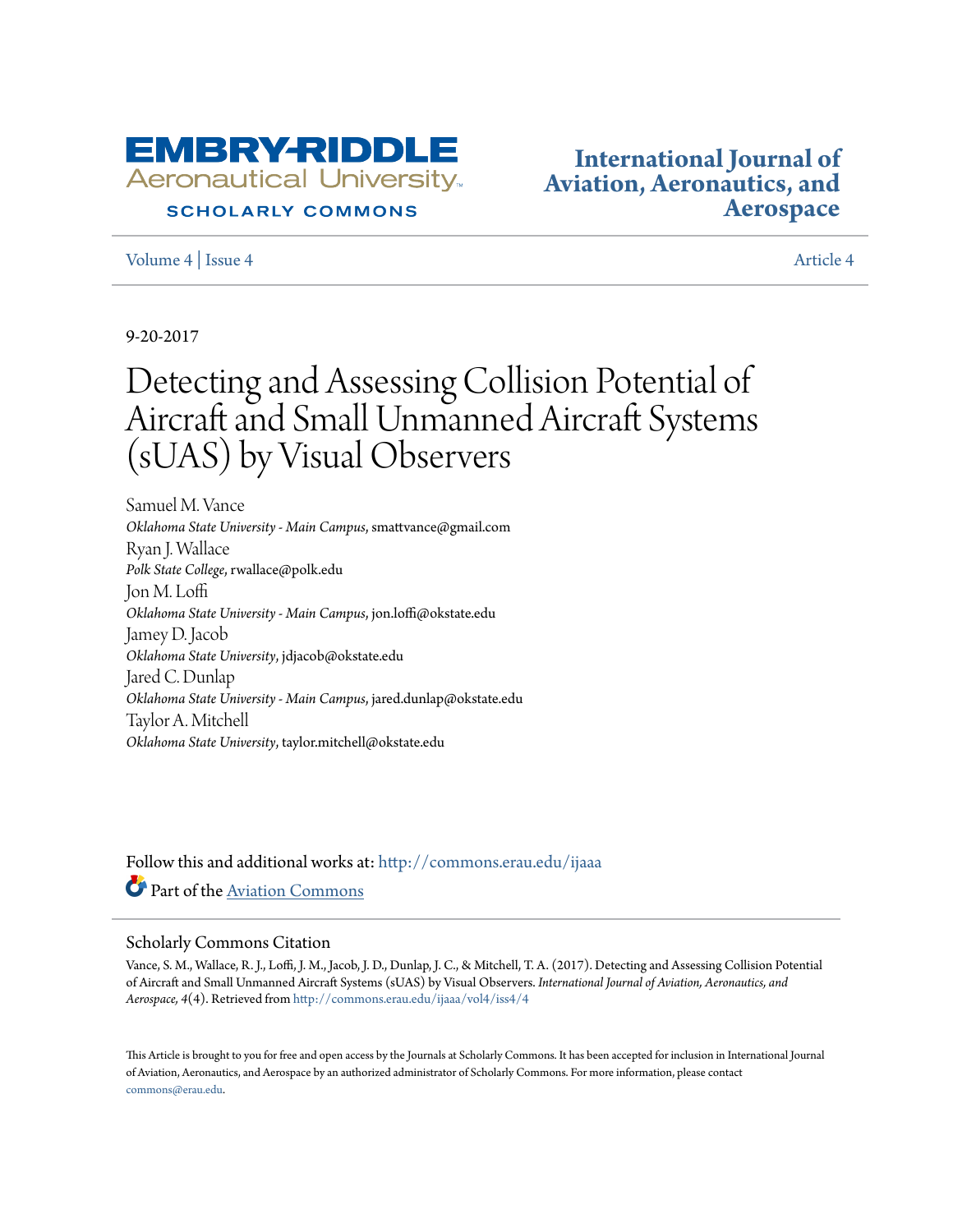The purpose of a visual observer is to assist a sUAS operator or remote pilot in exercising see and avoid responsibilities to avoid collision hazards. According to 14 CFR § 107.31, remote pilots and visual observers share responsibility for knowing the location, altitude, attitude, and flight direction of the sUAS, observing the airspace for traffic and other hazards and, preventing the creation of a hazard to people or property. In performing these responsibilities, visual observers must coordinate with the remote pilot or sUAS operator to "scan the airspace where the sUAS is operating for any potential collision hazard and maintain awareness of the position of the small unmanned aircraft through direct visual observation" (14 CFR § 107.33).

#### **Problem**

While visual observers are not required to be employed by sUAS operations, their use is encouraged as a regulatory method of complying with 14 CFR § 107.31 provisions. Currently, there is little existing evidence of the effectiveness and accuracy of visual observers in detecting and evaluating the collision potential of invading air traffic.

#### **Purpose**

The purpose of this study was to perform experimental, human factors research to determine the effectiveness of sUAS visual observers in detecting a general aviation aircraft collision hazard with an unmanned aircraft. The study sought to evaluate visual observer effectiveness at detecting a closing general aviation aircraft. Additionally, researchers sought to assess the accuracy of visual observer altitude, range, and closure rate estimates to inbound aircraft. This data was used to establish operational recommendations to improve visual observer performance.

#### **Research Questions**

This study sought to answer the following research questions:

- 1. At what range do visual observers reliably detect invasive aircraft?
- 2. How accurate are visual observers at estimating distance to aircraft?
- 3. How accurate are visual observers at estimating closure rate of an aircraft?
- 4. Does the error between visual observer estimates and actual aircraft closure rate provide adequate time for a remote pilot to initiate evasive maneuvers before a potential collision?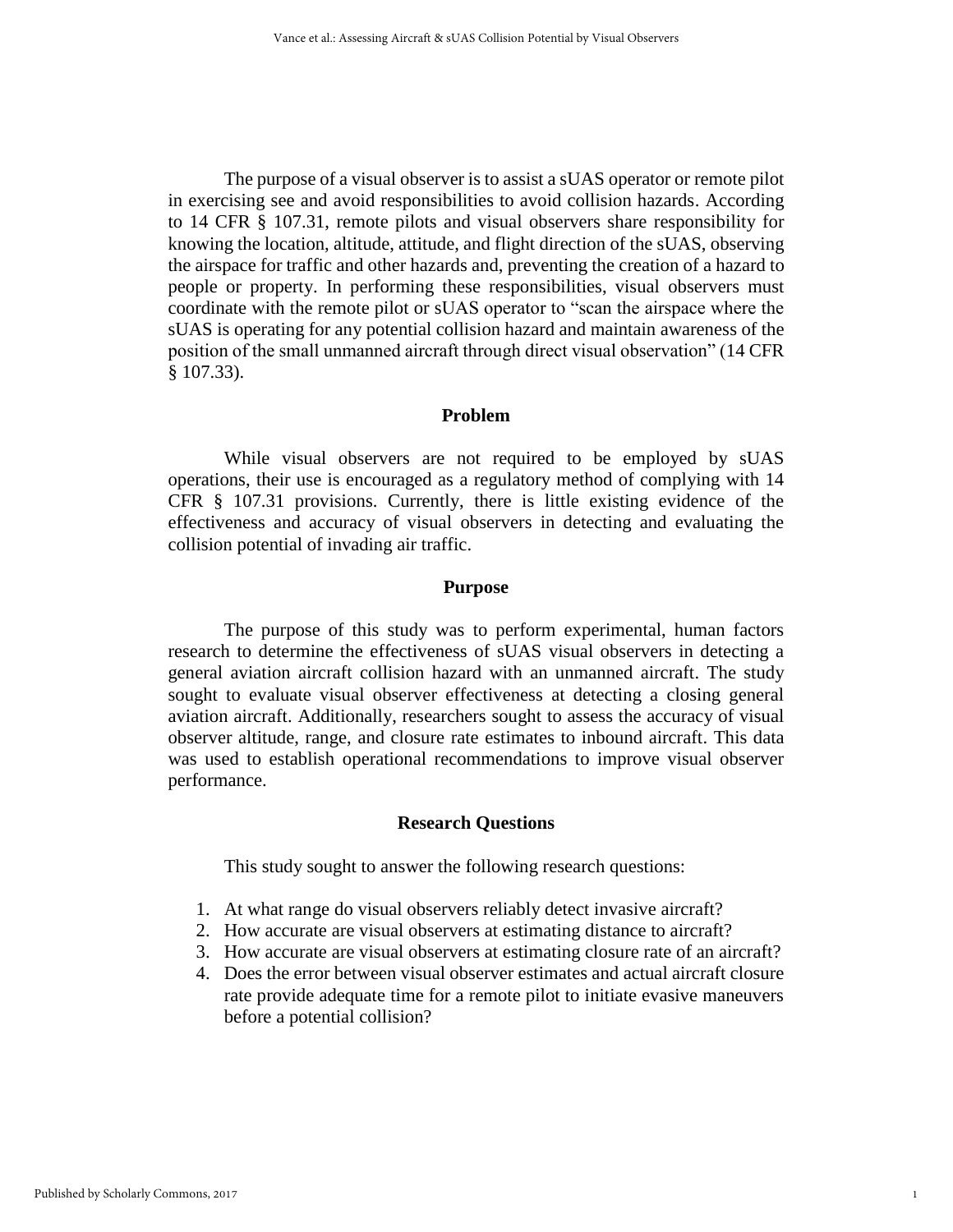5. What human factors considerations affect visual observer detection and assessment of aircraft collision potential

## **Literature Review**

#### **Human Visual Factors Affecting Visual Observers**

Williams and Gildea (2014) highlight four human factors issues that affect visual observer performance.

**Foveal Vision.** Foveal vision addresses an individual's ability to discern details that are used to derive symbolic information from images (Williams & Gildea, 2014). The fovea encompasses only about one degree of the human field of view. Normal human vision acuity within the foveal view is estimated to be approximately 0.167 of a degree, giving an object with a small 1 ft<sup>2</sup> cross section such as a small UAS--a theoretical maximum visual range of 3,438 feet (Williams & Gildea, 2014). Foveal vision is adversely affected by certain environmental conditions, such as low light levels or poor contrast (Williams & Gildea, 2014). Degraded foveal vision can also be caused by various physical conditions including a lack of sleep, hypoglycemia, or hypoxia (Williams & Gildea, 2014). Substances including alcohol or tobacco can also diminish visual acuity in the fovea (Williams & Gildea, 2014).

**Visual Accommodation.** This process describes how the eyes refocus between objects at varying ranges (Williams & Gildea, 2014). The responsiveness of visual accommodation can be affected by age or fatigue (Williams & Gildea, 2014). Additionally, visual accommodation can be hindered by a lack of objects within the field of view, which causes the eyes to naturally reset their focus at a default position in front of the viewer, known as empty-field myopia (Williams & Gildea, 2014).

**Peripheral Vision.** Peripheral vision refers to all vision that falls outside the foveal view, and generally spans 120 degrees of vertical and 190 degrees of lateral vision (Diffrien, Tilley & Harman, 1981, as cited in Williams & Gildea, 2014).

**Vigilance.** Although not directly related to human visual physiology, the impact of human vigilance has a substantial impact on the effectiveness of visual detection and recognition. Boff & Lincoln (1988) determined that visual scanning performance degrades over the course of 30-60 minutes, as a result of boredom or fatigue (as cited in Williams & Gildea, 2014). Several other factors are likely to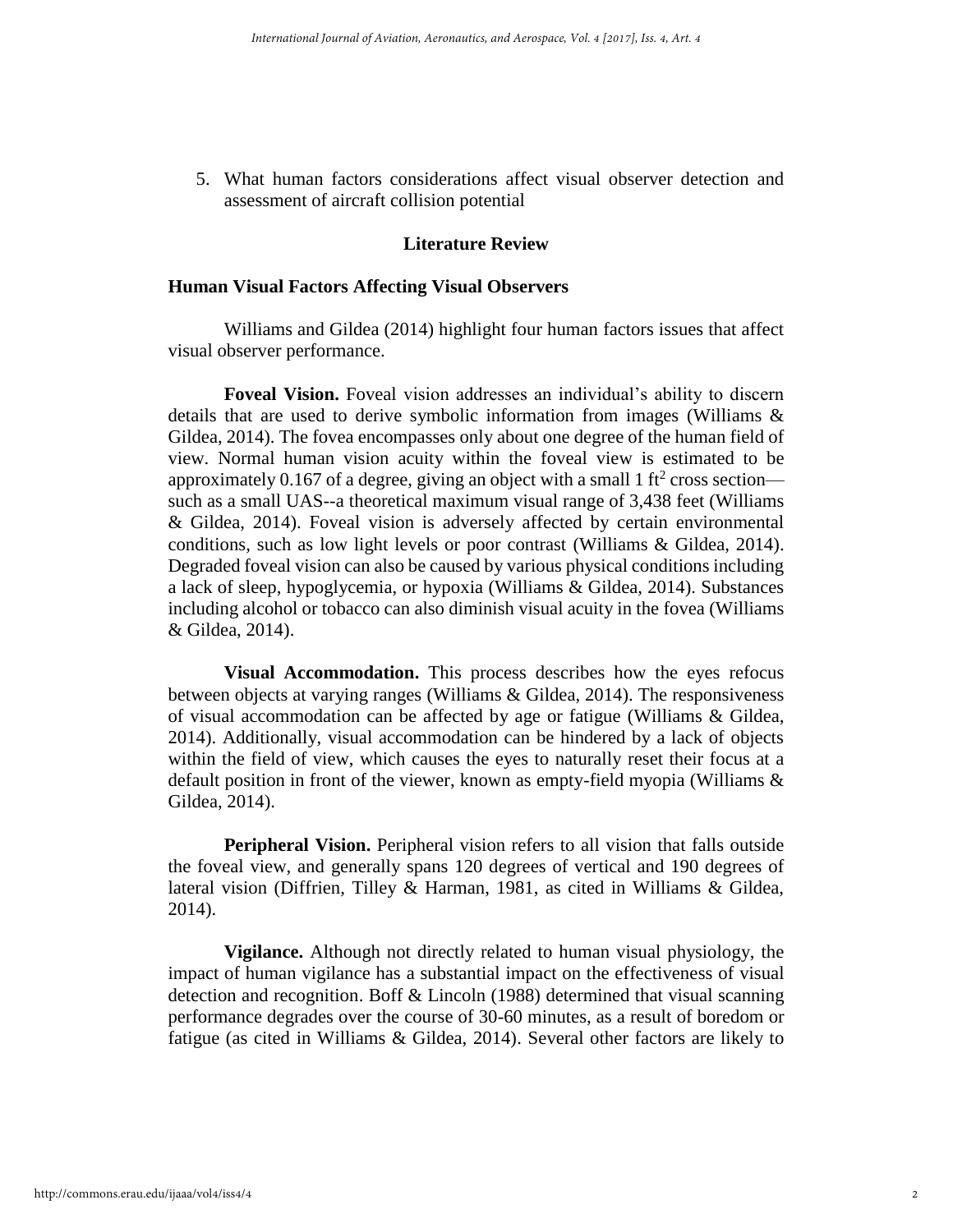affect attention and vigilance. Parasuramn & Davies (1977) codify a few of these factors to include: the rate of the occurrence of the stimulus or event rate, task difficulty, signal duration or intensity, and several other influencing variables (as cited in Williams & Gildea, 2014).

Williams and Gildea (2014) conclude that in spite of the capabilities of human vision, "[it] is often unreliable, even under the most ideal conditions" (p. 2).

# **Related Studies**

Crognale (2009) conducted a series of experiments to test the ability of ground-based visual observers to visually detect an approaching unmanned aircraft. A Scan Eagle UAS approached the visual observers at scripted cardinal directions at a distance of approximately one mile. To prevent observers from acquiring the UAS using audio cues, participants wore ear plugs. During the test, participants successfully detected the UAS platform during 97% (*n =* 224) of the 240 trials at a mean distance of 327 meters. Crognale further determined that visual observer detection was required to be made at a minimum of 12 seconds--a distance of 300 meters based on the Scan Eagle's speed--to allow a remote operator adequate time to recognize the potentially unsafe condition and perform an evasive maneuver to avoid collision. Based on data from Crognale's experiment, participants only detected the Scan Eagle UAS greater than 12 seconds from intercept on 49% (*n =*  118) out of the 240 trials.

The second of Crognale's (2009) experiments evaluated each participant's ability to accurately estimate UAS distance and altitude. The UAS maneuvered in a scripted pattern around the flying site, orbiting at defined points. At each orbiting point, the visual observers would attempt to judge the distance and altitude of the unmanned aircraft. Orbiting points were placed at quarter-mile intervals in distance ranging from 0.25 SM to 0.75 SM, and 500-foot increments in altitude from 500 feet to 1,500 feet AGL. On average, participants tended to overestimate distance by 40% and altitudes by 60%.

In Crognale's (2009) third experiment, visual observers were asked to follow the UAS until it was no longer visible. The Scan Eagle was then vectored along a reverse course until the visual observer reacquired the UAS. Participants lost visual contact with the UAS at a mean distance of 1,276 meters and reacquired the aircraft at a mean distance range of 898 meters.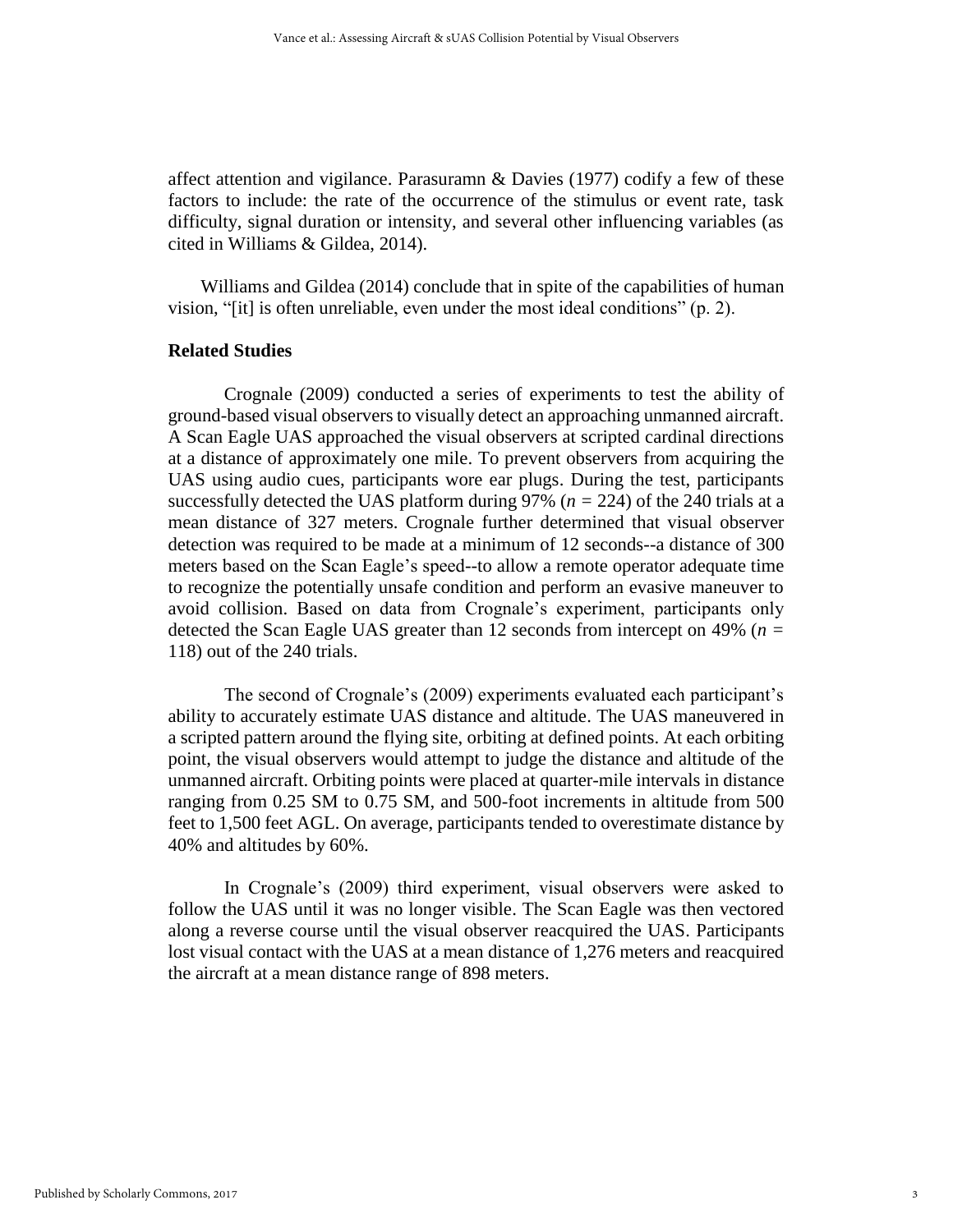

*Figure 1.* Scan Eagle UAS. Public domain image obtained from http://www.af.mil/About-Us/Fact-Sheets/Display/Article/104532/scan-eagle/. The Scan Eagle UAS typically operates under 15,000 feet, and sports a 5-foot long fuselage with a wingspan of 10 feet. Reference platform details at: http://www.boeing.com/history/products/scaneagle-unmanned-aerial-vehicle.page

In Crognale's (2009) fourth experiment, visual observers were asked to assess the collision potential between the Scan Eagle and an intruding aircraft. Crognale described challenges in executing the experimental protocol of this final exercise. One notable finding was that visual observers were unable to assess collision potential unless they were able to see both the aircraft and UAS at the same time.

Crognale (2009) concluded that visual observers performed relatively poorly at visually acquiring UAS platforms if their inbound position was uncertain. Conversely, visual observers performed better when the inbound position of the aircraft was known or confined to a smaller region or arc. Crognale suggests that relative motion was also likely to improve aircraft target detection. Perhaps Crognale's most notable finding was that "visual detection by observers in uncertain situations (without sound cues, TCAS, or radio announcements) is unlikely to contribute significantly to collision avoidance" (Crognale, 2009, p. 67).

Dolgov et al. (2012) conducted a field study of UAS visual observers to assess their performance during varying periods of the day and night (as cited in Williams & Gildea, 2014). Similar to the Crognale (2009) study, Dolgov et al. (2012) assessed visual observers' abilities to accurately assess collision potential between manned and unmanned aircraft. Dolgov determined that visual observers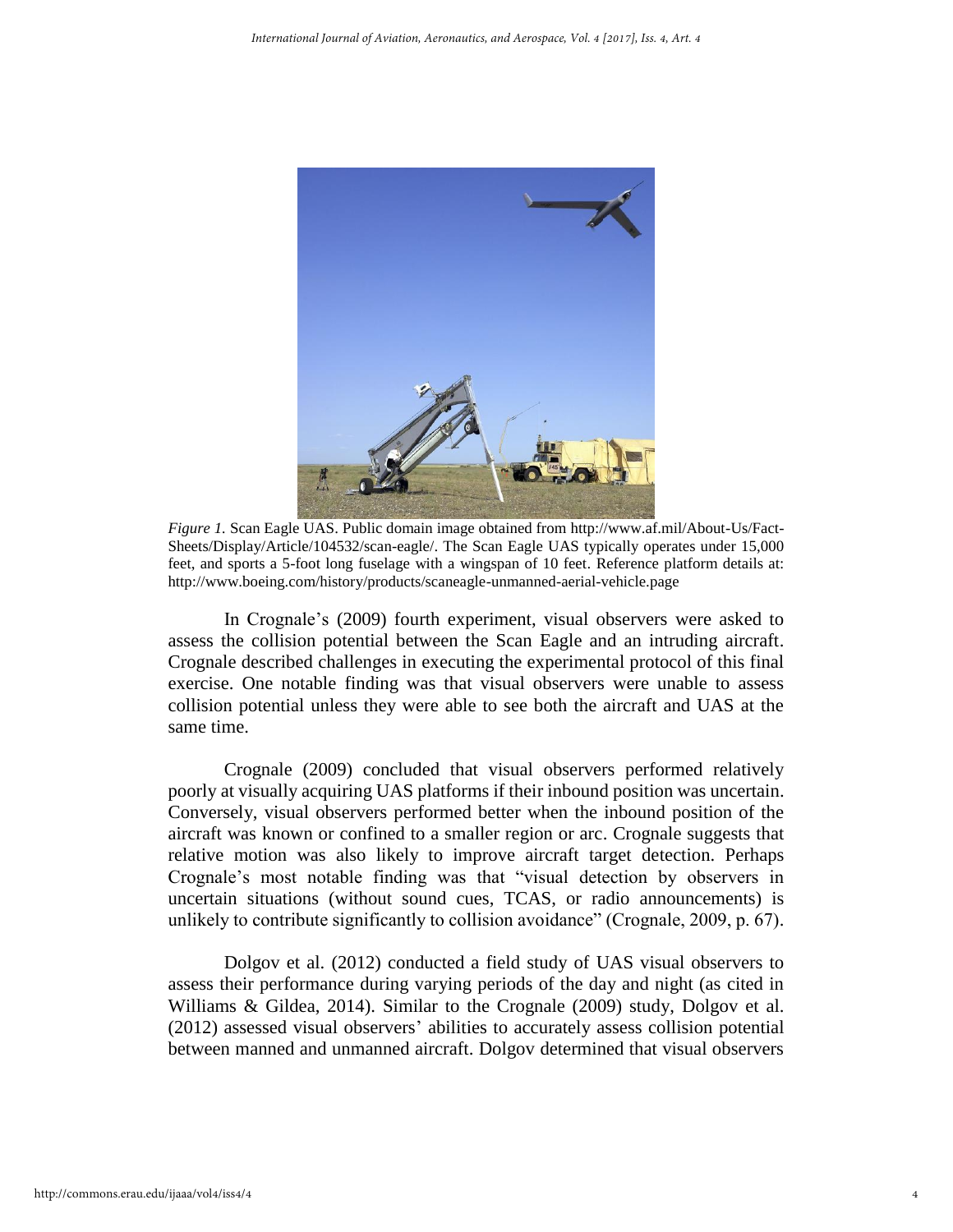performed better in nighttime conditions, with participants detecting aircraft at further distances over daytime. Dolgov assessed visual observer assessment of collision potential as poor, with wide variability among study participants.

A subsequent study by Dolgov (2016) was performed to examine "visual observers' ability to maintain line of sight with a light-sport manned aircraft and a small unmanned aircraft system (sUAS: Raven RQ-11B or Wasp III) and predict imminent collisions between them" (Dolgov, 2016, p. 1). Three participants conducted a series of detection and tracking experiments for three sUAS craft. The research assessed visual observer performance under both night and dusk conditions. Results showed that visual observers were able to detect and track much better during night and dusk than during the day. Visual observers were able to maintain visual tracking for the Raven during 36.1% of the flight time during the daytime compared to the 29.5% for the Wasp. Visibility improved considerably during dusk to 83.9% for the Raven and 52.1% for the Wasp. Nighttime visibility was also improved with 73.6% overall visibility for the Raven and 75.0% for the Wasp. Detection distance of both the sUAS craft and light sport aircraft was also found to be generally greater at night. Dolgov (2016) noted that "Generally, the distance at which an aircraft can be seen in the daylight depends on its physical size and contrast against the sky and clouds, whereas, the distance at night depends on its lighting system" (Dolgov, 2016, p. 51).

#### **Method**

This research project was conducted as a field study, based in large part on the previous work of Crognale (2009) and Dolgov et al. (2012). Ten volunteer participants were recruited from a Part 141 collegiate flight training program in the Midwestern United States using a purposeful sampling technique.

Participants were instructed to serve as visual observers for an unmanned aircraft operation at a small RC flying airfield under the scenario of aiding a remote pilot in detecting and avoiding converging, conflict aircraft. The small unmanned aircraft was launched, controlled, and recovered by a qualified remote pilot operating in proximity to the participants. Participants were instructed to only interact with the assigned researcher in lieu of the actual remote pilot and were separated from control equipment and information displays to protect study integrity. Table 1 indicates the self-reported qualifications and visual acuity of the respective participants; unfortunately, individual audio acuity information was unavailable.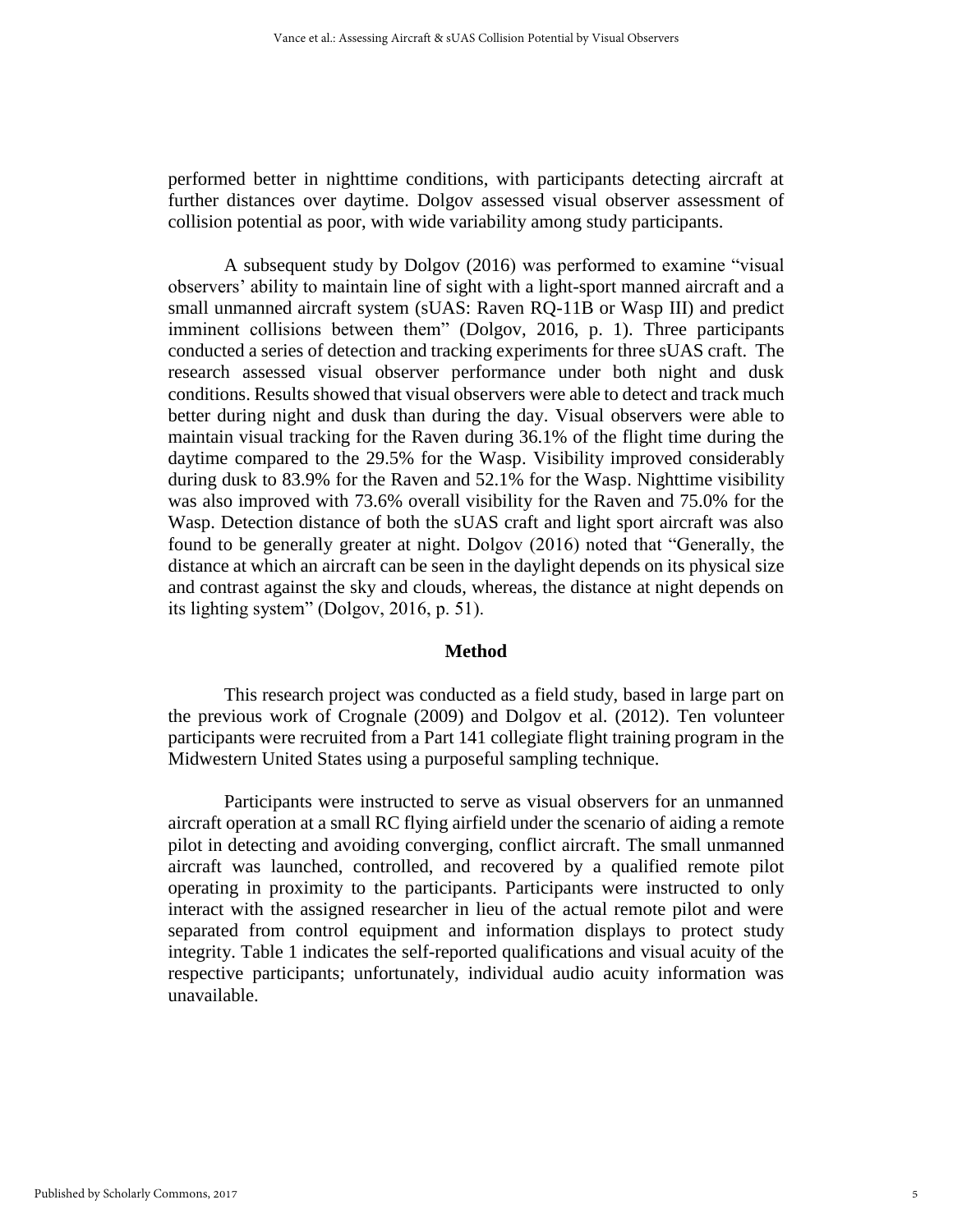UAS flights were conducted in accordance with the collegiate institution's Federal Aviation Administration Modernization and Reform Act of 2012 Section 333 Exemption and accompanying Certificate of Authorization. Researchers used a DJI Matrice 100 small unmanned aircraft equipped with supplemental STROBON 50mAh navigation strobe lights affixed to the sUAS platform's anterior surface. A manned Cessna 172S aircraft was subsequently launched to stimulate participant responses. The manned aircraft performed a series of pre-scripted maneuvers to intercept the small unmanned aircraft in various relative configurations. The scripted maneuvers included a 200-foot vertical differential between the aircraft and sUAS to simulate the perception of a near collision, without putting either platform in actual danger. The aircraft was equipped with G1000 avionics suite, which allowed researchers to extract timestamped geolocation data. Similarly, the sUAS craft was also indigenously capable of GPS tracking to collect similar location data.

Table 1.

| Participant                 | FAA Pilot Certificate(s) | Medical<br>Certificate | <b>Reported Vision</b> |
|-----------------------------|--------------------------|------------------------|------------------------|
|                             | <b>CPL</b>               | 3 <sup>rd</sup> Class  | Unknown                |
| $\mathcal{D}_{\mathcal{L}}$ | <b>PPL</b>               | 3 <sup>rd</sup> Class  | Unknown                |
| 3                           | <b>CFII</b>              | 3 <sup>rd</sup> Class  | Unknown                |
| 4                           | <b>SP</b>                | 2 <sup>nd</sup> Class  | 20/25                  |
|                             | <b>CFI</b>               | 1 <sup>st</sup> Class  | Unknown                |
| 6                           | <b>SP</b>                | 1 <sup>st</sup> Class  | 20/20                  |
|                             | <b>CFI</b>               | 1 <sup>st</sup> Class  | Unknown                |
| 8                           | PPL-IR                   | 1 <sup>st</sup> Class  | 20/20                  |
| 9                           | PPL-IR                   | 1 <sup>st</sup> Class  | 20/20                  |
| 10                          | PPL-IR                   | 3 <sup>rd</sup> Class  | 20/20                  |

#### *Participant Aeronautical Demographics*

Note: (SP = Student Pilot; PPL = Private Pilot License; IR = Instrument Rating; CPL = Commercial Pilot license; CFI = Certified Flight Instructor; CFII = Certified Flight Instructor-Instrument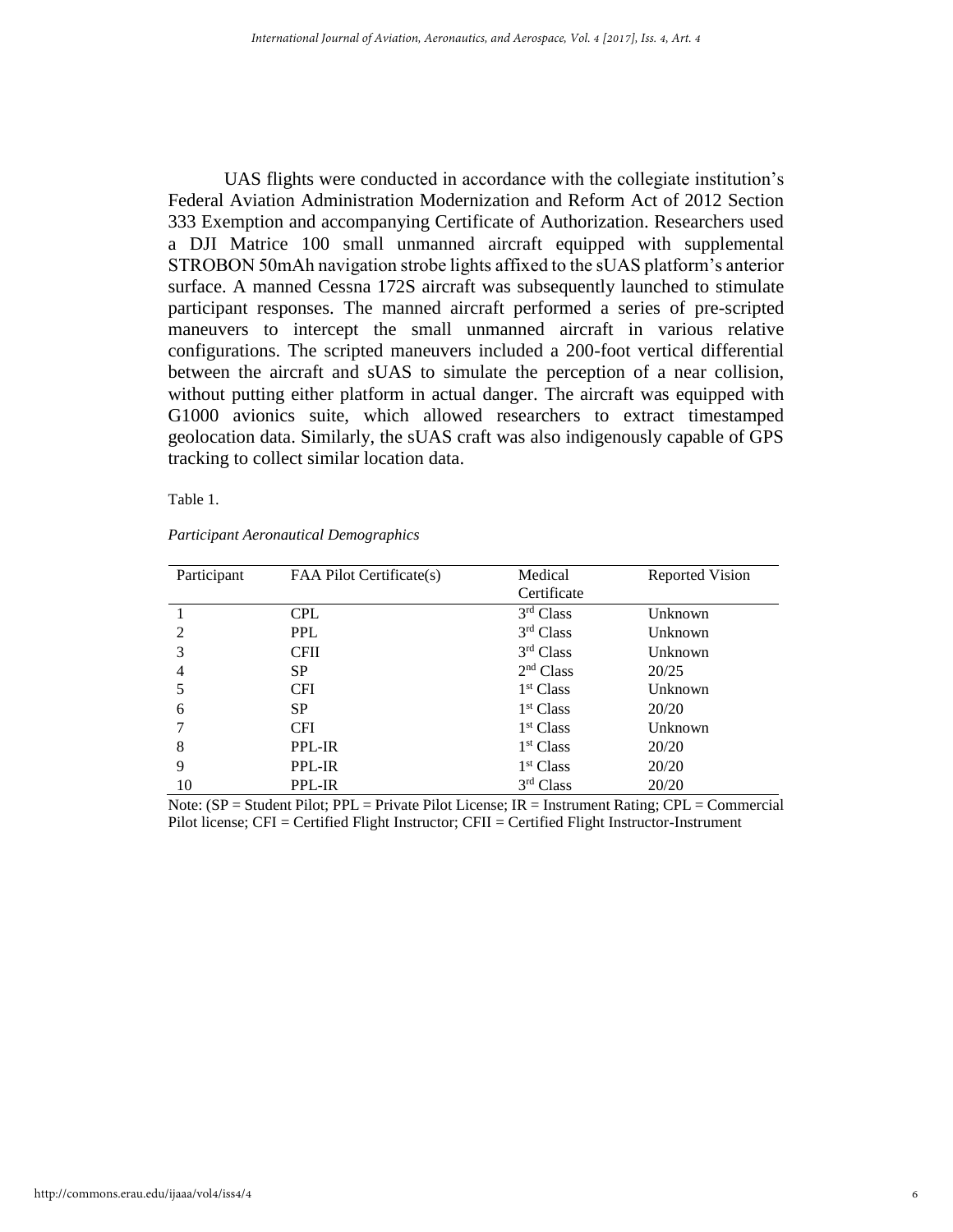

*Figure 2.* [LEFT] G-1000 equipped, Cessna 172/S aircraft (36-ft wingspan) used during the experiment. [RIGHT] DJI Matrice 100 (27-in width, rotor hub-to-rotor hub) outfitted with 50mAh STROBON Navigation Strobe Lights affixed to UAS anterior surface. STROBON technical information available from: http://www.flytron.com/led-systems/150-strobon-navigation-strobeblue.html

The following scripted intercepts were used during the experiment:

- Control Intercept (randomized): Manned aircraft flew inbound to sUAS flight location, however sUAS was not launched.
- Intercept 1: sUAS oriented slightly left of manned aircraft course
- Intercept 2: sUAS oriented slightly right of manned aircraft course
- Intercept 3: sUAS conducted a repeating lateral maneuver directly in front of manned aircraft
- Intercept 4: sUAS flew a head-on convergence course with the manned aircraft

Participants were asked to identify when they initially detected an inbound aircraft, either by hearing or sight. Once the aircraft was visually located, the participant was instructed to estimate its distance, altitude, and closure rate in seconds to intercept the sUAS. Finally, participants were asked to judge the lateral distance between the aircraft and sUAS at their closest point of approach. The exact time of each student response was recorded via a stopwatch synchronized to both the sUAS and G-1000 systems. Additionally, participants were asked to provide their perceptions on their ability to perform the requested detection and estimation tasks. Both quantitative and qualitative results were recorded by one of the members of the research team.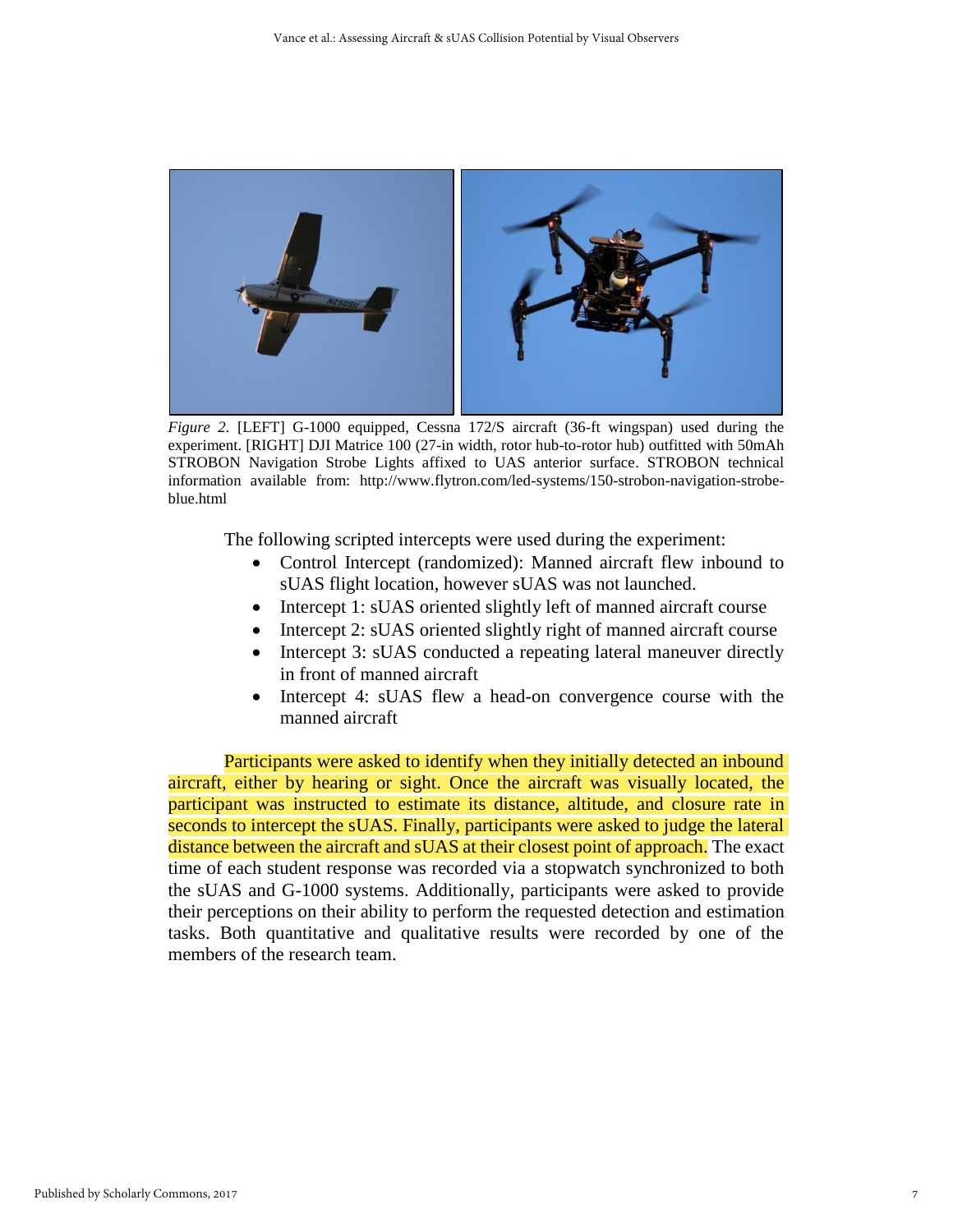#### **Assumptions & Limitations**

The experiment was executed as described with the following assumptions and limitations.

The DJI Matrice 100 sUAS platform used during the experiment was operated in accordance with the institution's approved Section 333 exemption and Certificate of Authorization, which limited the sUAS altitude to a maximum of 400 feet AGL. While participants were asked to estimate altitude during each intercept, the altitudes of both the sUAS and aircraft were fixed at 400 feet AGL and 600 feet AGL, respectively. Researchers elected not to vary the altitude of the aircraft, since it would compromise a parallel visibility experiment that was being conducted aboard at the same time.

Accuracy of the collected geolocation data was based on the fidelity of both the Matrice 100's (non-SDK) indigenous GPS system as well as the aircraft's G-1000 system. Coupled with data truncation methods used to simplify calculations, overall distance reporting interval accuracy was limited to approximately 53 feet.

Each participant was exposed to a single, randomized control test intercept in which the sUAS was not flown. This pass was not officially a part of the ground experiment, but was used to collect data for the parallel airborne experiment. The researchers assumed that exposure to this single intercept did not adversely taint or affect the ability of the visual observers to detect or estimate aircraft conditions during subsequent intercept passes. Visual observer range and altitude estimation data was still opportunistically collected for this intercept, however, was excluded for calculations relating to closure time and distance estimates.

Researchers anticipated sUAS faults and other unforeseen operational impacts to potentially affect the experiment. Researchers planned to repeat passes if malfunctions did not present a safety of flight issue for either the aircraft or sUAS platform.

#### **Results**

The experiment was conducted between July 10-14, 2017, between 18:00- 20:00 local time. Of the 40 planned intercepts, the experiment yielded 39 usable datasets for audio detection and 38 usable datasets for visual detection from more than 89,511 time-correlated GPS data points. Data was opportunistically collected during the control intercept passes, resulting in 10 additional datasets for initial detection range only.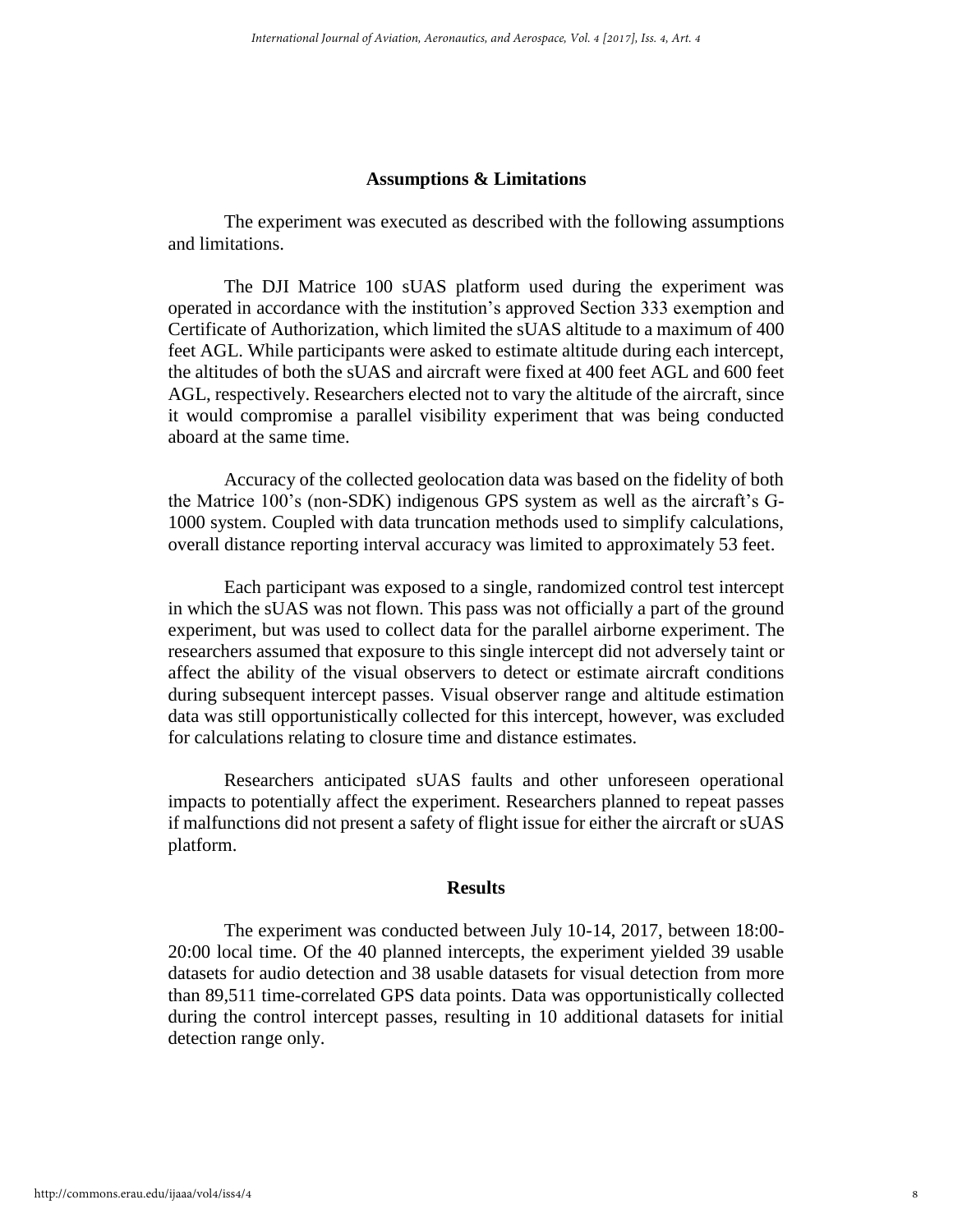### **Unanticipated Conditions**

**Mechanical/operational conditions.** The sUAS encountered a battery failure during Participant 6's run, requiring the fourth experimental intercept to be re-accomplished. Similarly, the airborne aircraft was forced to abort as a result of high winds, rain, and nearby convective activity during Participant 10's fourth intercept. Researchers were unable to repeat this intercept prior to concluding the experiment.

**Experimental participant influences.** Some participant actions resulted in invalidating data for various reasons. Participant 5 was able to maintain uninterrupted visual contact with the outbound aircraft following the conclusion of intercept 3, resulting in the invalidation of Participant 5's intercept 4 visual detection range data. Also, Participant 4 lost sight of the sUAS during intercept 2 making the participant unable to provide an aircraft-sUAS closure or distance estimate.

# **Detection**

Participants detected the aircraft on  $100\%$  ( $n = 49$ ) of the intercepts, including the control intercepts. As depicted by Figure 3, audio detection of the aircraft ranged from 3,010 feet to 29,304 feet, with an average detection distance of 8,605.4 feet. For calculation purposes, outliers were retained, since it was not completely clear to researchers what was causing the variability in some participant's detection thresholds.

Visual detection of the aircraft ranged from a minimum of 1,637 feet to a maximum of 20,434 feet, with an average detection distance of 8,618.6 feet as depicted in Figure 4.

This performance was a substantial improvement over the Crognale (2009) results, where mean visual observer detection distance was determined to be only 327 meters [1,073 feet]. There is a strong likelihood that this variation can be explained by the fact that this study used a C-172, which has a substantially larger visible cross-section than the Scan Eagle UAS used in the Crognale (2009) study.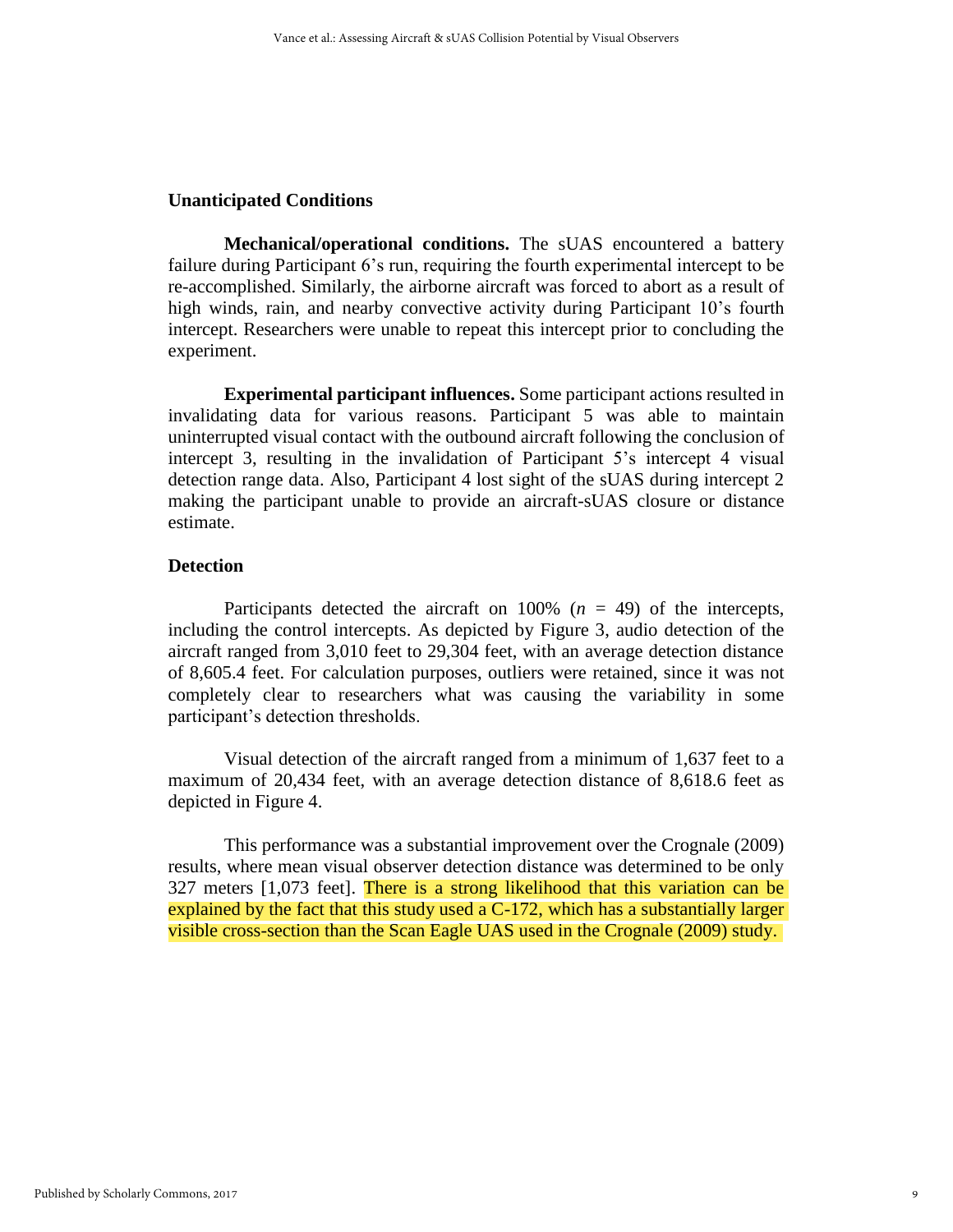

*Figure 3.* Audio detection range by participant and intercept, displayed in feet.

Participants initially detected the aircraft by auditory means during 30.5% of the intercepts  $(n = 18)$ ; and, initially by visual means during 27.1% of the intercepts  $(n = 16)$ . Participants simultaneously detected the aircraft by both visual and auditory means during 32% of the intercepts  $(n = 19)$ . Audio detection range generally preceded visual detection range by a mean of 159 feet. Results are displayed in Figure 5.

Since auditory detection was not a studied variable in either the Crognale (2009) or Dolgov et al. (2012) studies, it was not possible to provide comparison of these results to established research benchmarks. For most participants, however, it appeared that detection by one sensory modality was followed in short order by the second modality. It is notable that in some uncommon cases, delayed detection by the second sensory modality exceeded a half statute mile or more. This is particularly troubling in scenarios when the visual observer hears an aircraft but cannot rapidly visually acquire it to make a safety of flight or collision potential judgement.

#### **Estimation**

Once participants visually detected the aircraft, they were asked to estimate the duration until the sUAS and aircraft intercepted. Researchers documented 37 duration estimates from the available 40 experimental intercepts. Duration estimates ranged from 7 seconds to 120 seconds. Estimates were compared against the actual intercept time, which was calculated by determining the closest point of approach between the aircraft and sUAS GPS data, and correlated post-hoc to an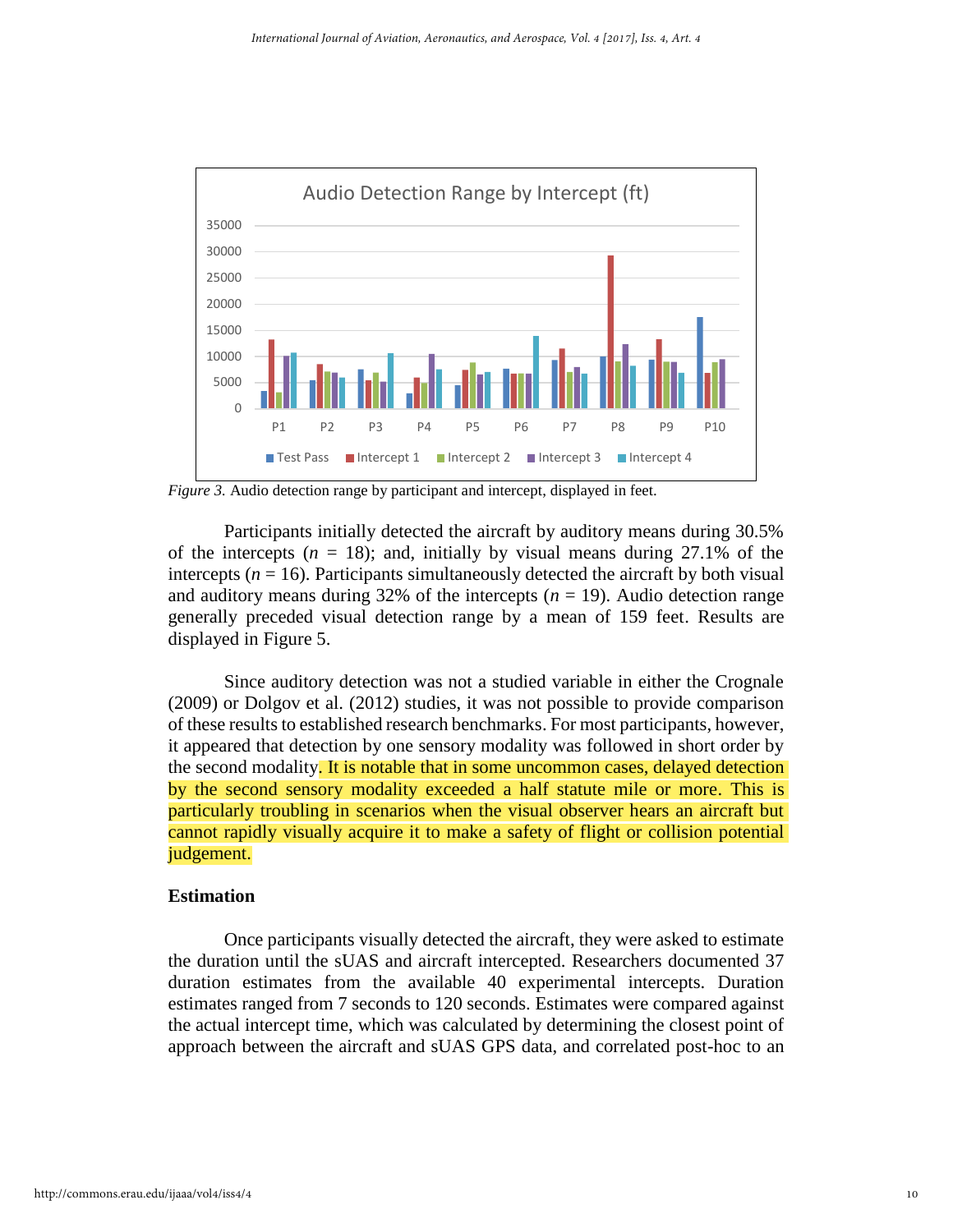intercept time. Actual intercept times varied from 13 seconds to 108 seconds, with a mean of 54 seconds. During 26 of the intercepts, participants overestimated the available duration to the aircraft-sUAS intercept; and, underestimated the duration during 11 of the aircraft-sUAS intercepts. The mean estimation error was determined to be 17 seconds. The results are displayed in Figure 6.

This was a somewhat disturbing finding, as the visual observer tendency towards overestimating available response time may result in delayed evasive maneuvers or collision avoidance. It should also be noted, that such evasive actions are not likely to occur instantaneously, as the visual observer not only needs to detect an intruding aircraft, assess the situation, and perceive a potential collision hazard, but also needs to *communicate* that information to the remote pilot. Given the relatively short intercept time from when initial visual detection is made, any further delay incurred from overestimation may not leave the remote pilot adequate time to react to evade a collision threat.

During each intercept, participants were asked to estimate the distance between the aircraft and the sUAS platform when they perceived that the two were closest to each other. Researchers documented 38 distance estimates ranging from 30 feet to 2,000 feet. These estimates were compared against the actual calculated distances based on a comparison of the aircraft and sUAS GPS location data. On 11 of the intercepts, participants underestimated the range between the aircraft and sUAS platform; whereas, on 27 of the intercepts, participants overestimated the range. The mean estimation error at the point of intercept was calculated to be 290 feet. Results are depicted in Figure 7.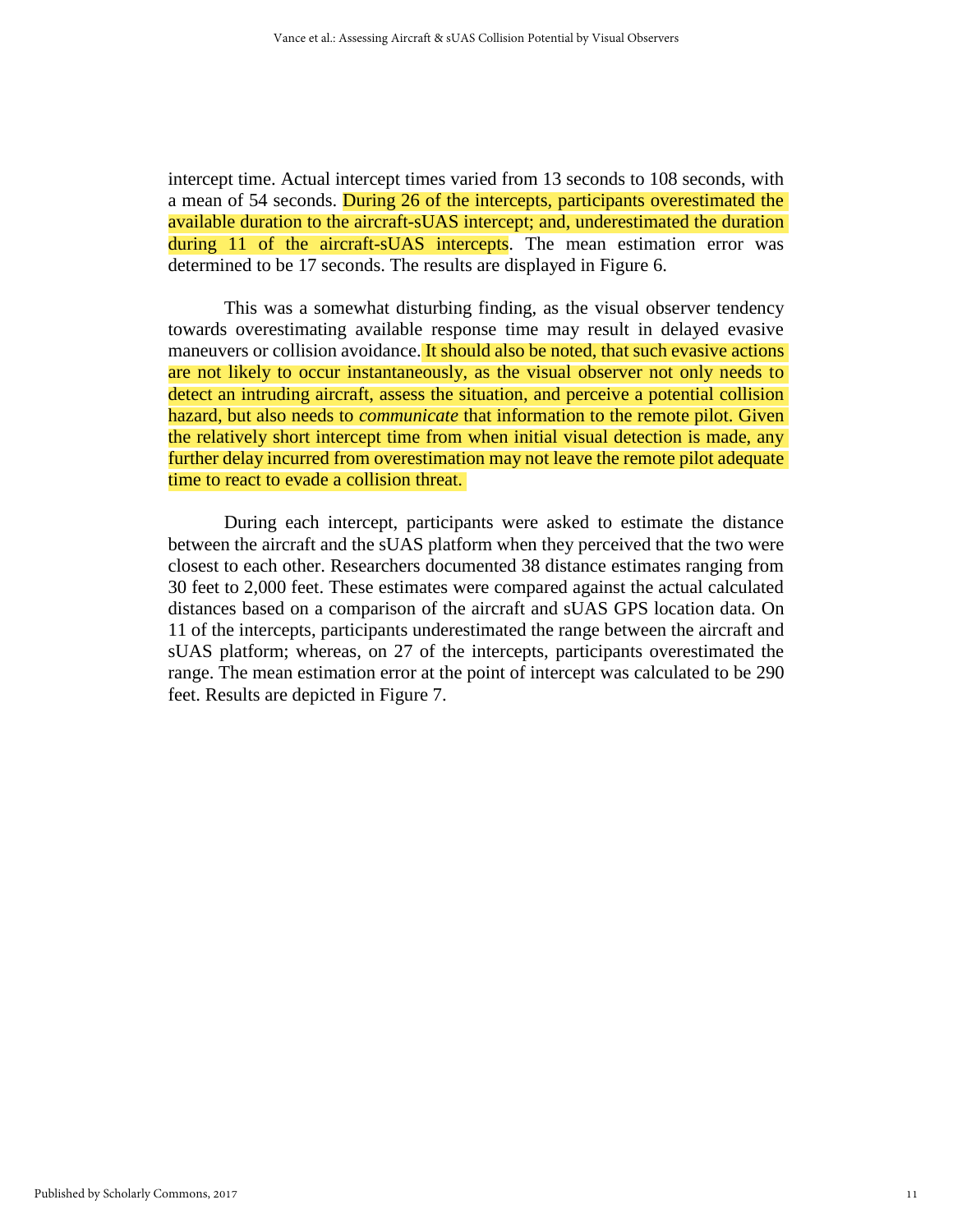

*Figure 4.* Visual detection range by participant intercept, displayed in feet.



*Figure 5.* Audio vs. visual detection range differential by participant and intercept, displayed in feet. Graph depicts initial aircraft detection range with initial audio detection being displayed as positive values, and initial visual detection displayed as negative values. The elapsed range difference between when the participant detected the aircraft via one sensory modality until it was acquired via the other sensory modality is represented by the magnitude graphed on the Y-axis.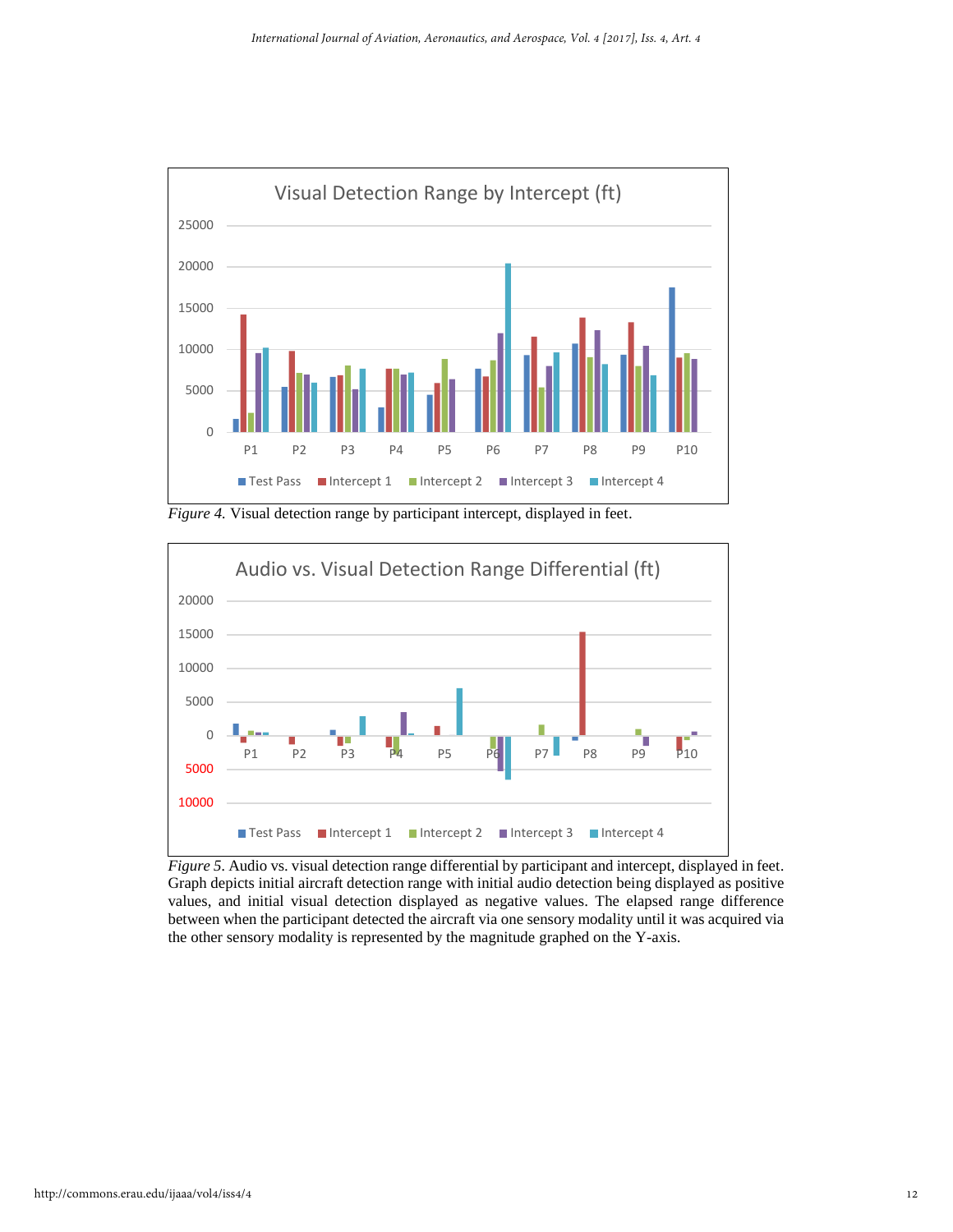

*Figure 6*. Estimated vs. actual intercept time by intercept, depicted in seconds. Graph depicts the differential between participant estimates of available duration between initial visual sighting and closest distance convergence between aircraft and sUAS platforms, or actual intercept time. Positive values represent an underestimate; whereas, negative values represent an overestimate.



*Figure 7.* Difference between estimated and actual distance between aircraft and sUAS platform at closest intercept point, displayed in feet. Positive values indicate the participant underestimated the actual range. Negative values indicate the participant overestimated the range. The variability between participant estimates and actual distances are represented by the magnitude plotted on the Y-axis.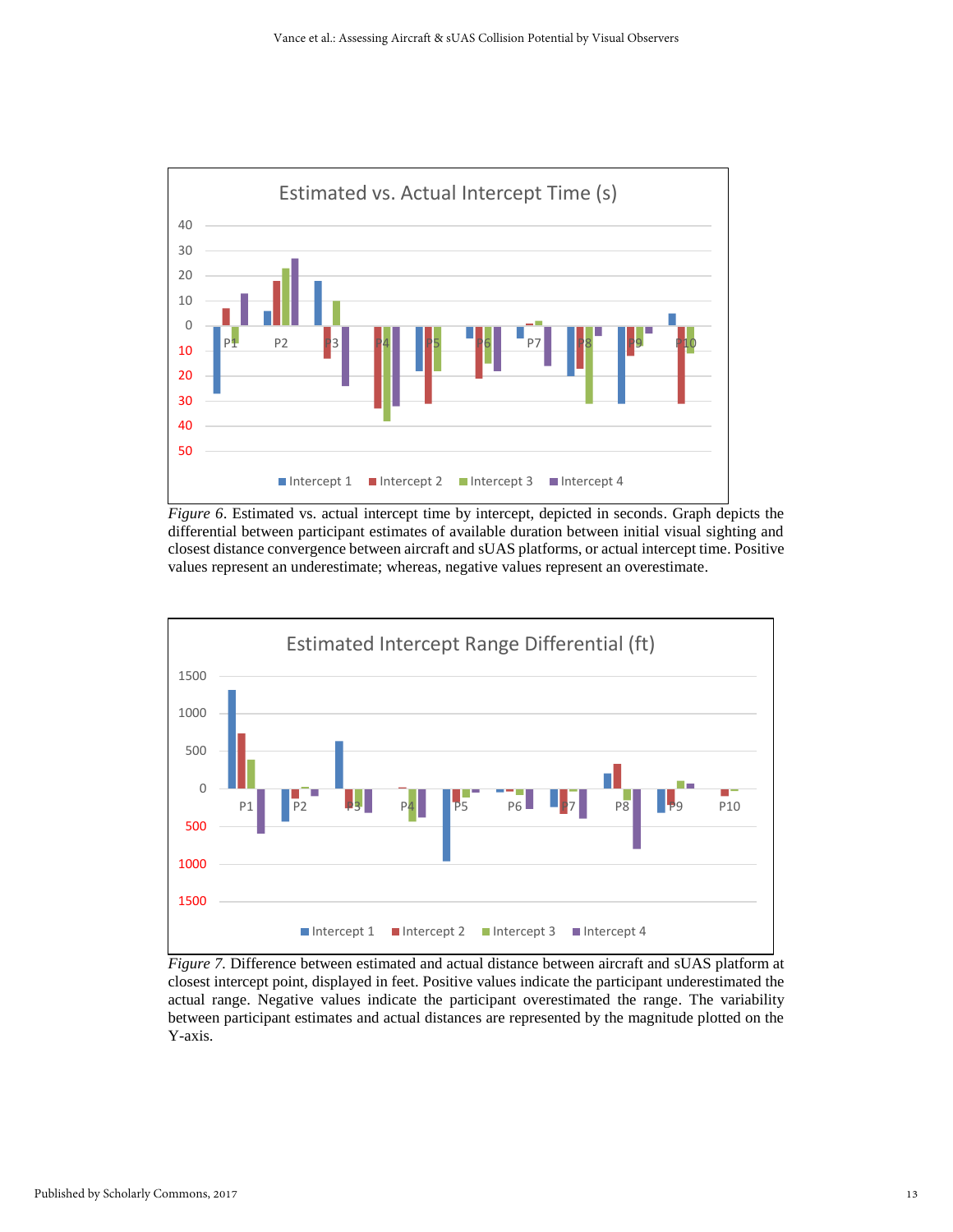Crognale's (2009) research seems to support the general preference of participants to overestimate distances. In Crognale's (2009) experiment "subjects seemed to slightly overestimate distances, particularly at longer distances," however, when error is calculated as a percentage of the distance, the error rate decreases slightly with increased distance (p. 40). Crognale (2009) calculated the error rate, dubbed root mean square error (RMSE) as ranging from 20% to 90%, with a mean of 39.4%. While the authors of this study did not tabulate estimation error in the same terms, the wide variability and poor estimation accuracy is apparent and consistent with the Crognale (2009) study.

#### **Qualitative Findings**

Upon conclusion of each intercept, participants were asked about their perceptions regarding their ability to detect aircraft and provide distance estimates to facilitate sUAS collision avoidance. Participant comments and researcher field notes were compiled and qualitatively analyzed for commonality, using a concept analysis technique. The following recurrent themes were identified:

**Platform size differential affected distance estimates.** Four of the 10 participants indicated that the size differential between the aircraft and sUAS platform adversely affected their ability to accurately judge distances. Participant 2 stated, "it was hard to accurately estimate distances due to size differences." Participant 3 echoed these comments stating that estimates were "not very accurate due to size disparity." Participant 8 indicated that the size disparity also affected their ability to determine vertical differential stating, "it is harder then it seems…the aircraft appears lower due to the large size, while the sUAS appears higher due to the small size—perhaps, similar to a sloped runway illusion encountered by pilots."

This finding is not altogether unsurprising. The overall lack of skyward objects to provide relative size and distance comparisons is a fairly well-known phenomenon. Figure 8 illustrates this optical illusion.

**Discerning altitude differences and collision potential was difficult.**  Although operational constraints prevented researchers from further exploring this aspect of visual detection and judgement, several participants commented. Particpant 1 said, "Both vehicles look really close at the same altitude…it was very difficult to tell differing altitudes. Participant 4 also described the difficulties associated with altitude discernment, as being "very had to estimate distance and altitude between the vehicles." Participant 5 similarly explained, "it was very hard to estimate collision…estimating laterial separation was easier than estimating height differences." Participant 6 echoed similar experiences stating, "It is hard to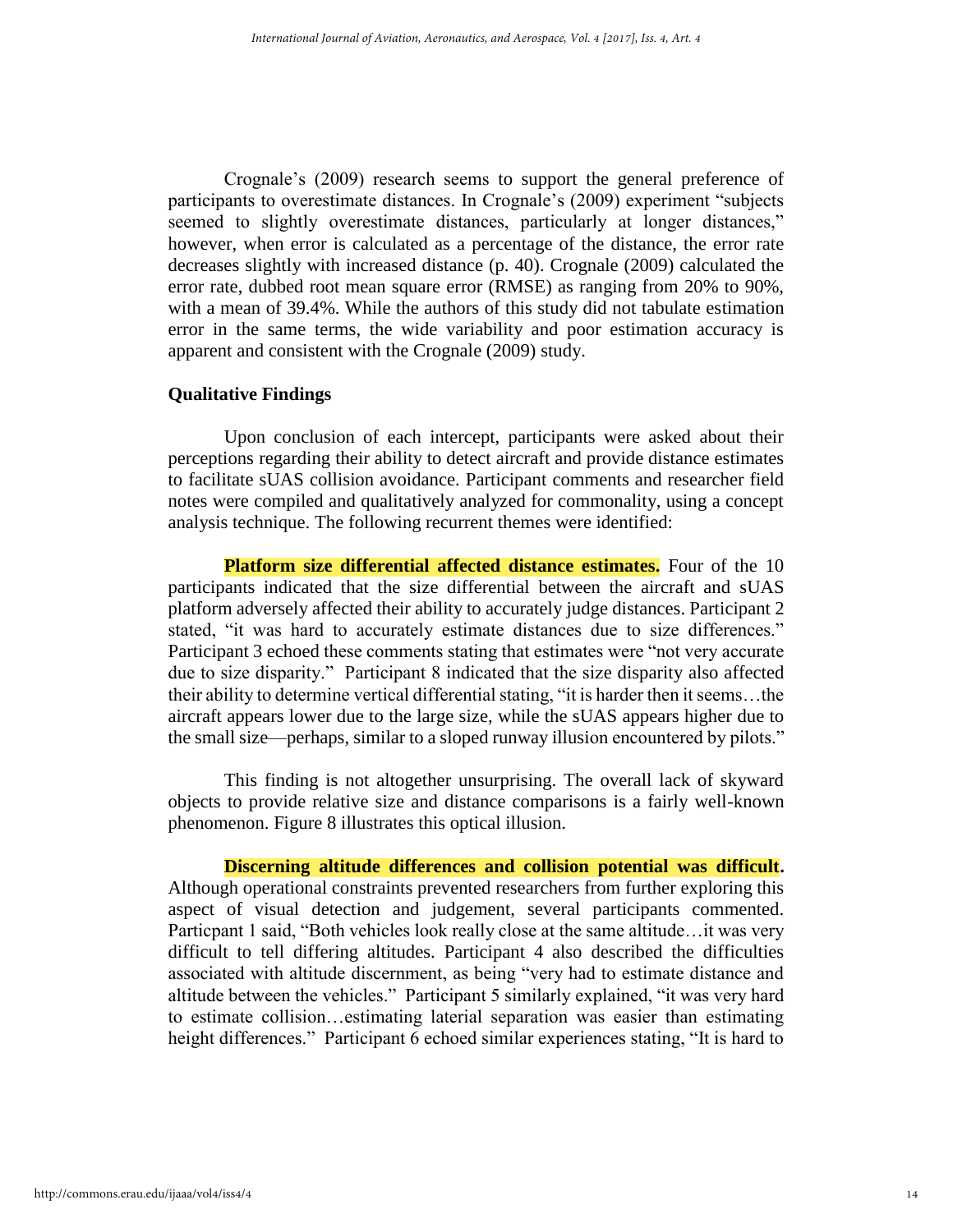tell perspectives and exact angles or altitudes from the relative motion of the objects." Participant 10 also found altiutude estimation difficult stating, "Vertical distance was the most difficult to estimate…"



*Figure 8*. Optical illusion of Lufthansa 747-400 and United Airlines 757-200 on simultaneous approaches to runways 28L and 28R at San Francisco (SFO). The distance offset is difficult to perceive, as there is a natural tendency to relate objects in terms of comparable relative size. In this case, however, the 747-400 is substantially larger than the 757-200, which is not apparent by visual comparison alone. This figure illustrates a similar optical illusion to that encountered by experimental participants in which size differential adversely affected observers' ability to accurately judge distances. Used with permission, courtesy of photographer Ben Wang, Airliners.net.

**Proximity between aircraft and UAS platform created a strong perceptual illusion.** At higher vertical angles of participant observation-particularly when the aircraft and sUAS intercepted overhead or were relatively close to the observer--participants tended to perceive a worse collision potential than what actually existed. This resulted in several participants indicating that they perceived the sUAS platform was actually co-altitude or above the height of the manned aircraft, despite having been briefed that the sUAS and aircraft were at fixed, deconflicted altitudes. Participant 8 explained, "When distances are large (greater than 500 feet), I had more confidence in estimates; when they are smaller (less than 200 feet) it was more difficult to estimate." This was a particularly interesting finding, considering that altitude differential was only peripherally studied in this research. The phenomenon was so powerful, it was experienced by almost every participant. Eight of the 10 participants reported experiencing this perception and it was encountered during 49% (*n* =19) of the 39 intercepts. Participant 5, an experienced commercially-certificated pilot, exclaimed, "this isn't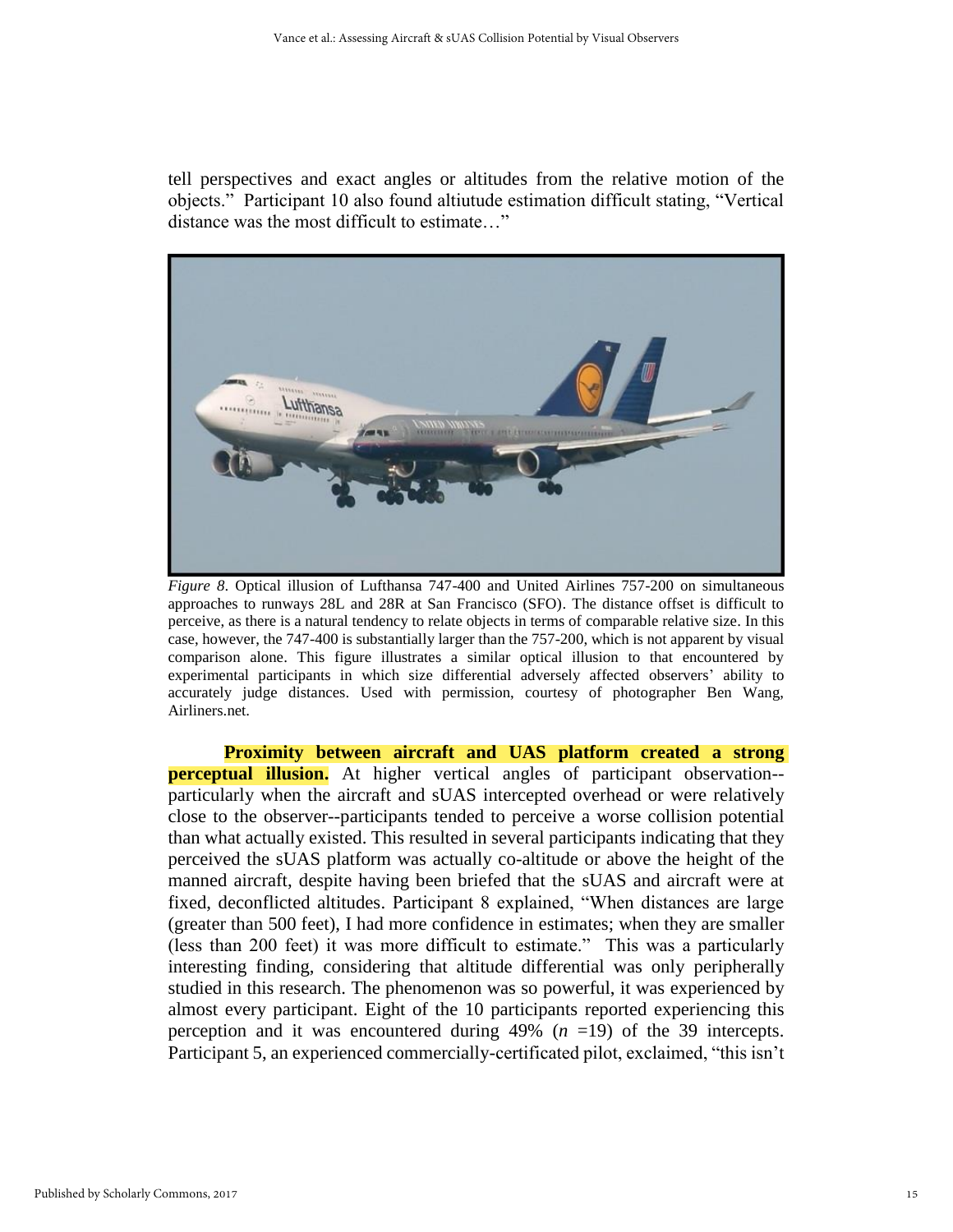right" during all four of the intercepts. He further stated that "the perception was overpowering," despite his unequivocal knowledge that the aircraft was flying 200 feet above the altitude of the sUAS. In several cases, this same perception was shared by the ground research observer, who noted the finding in his field notes.

Researchers took several photographs to depict the illusion. The best illustrative examples of this illusion are presented in Figures 9 and 10.



*Figure 9.* Ground observer image of Participant 2, Intercept 3. Participant 2 indicated that the sUAS appeared to be at a greater altitude than the aircraft. Small UAS and aircraft altitudes were fixed at 400 feet AGL and 600 feet AGL, respectively.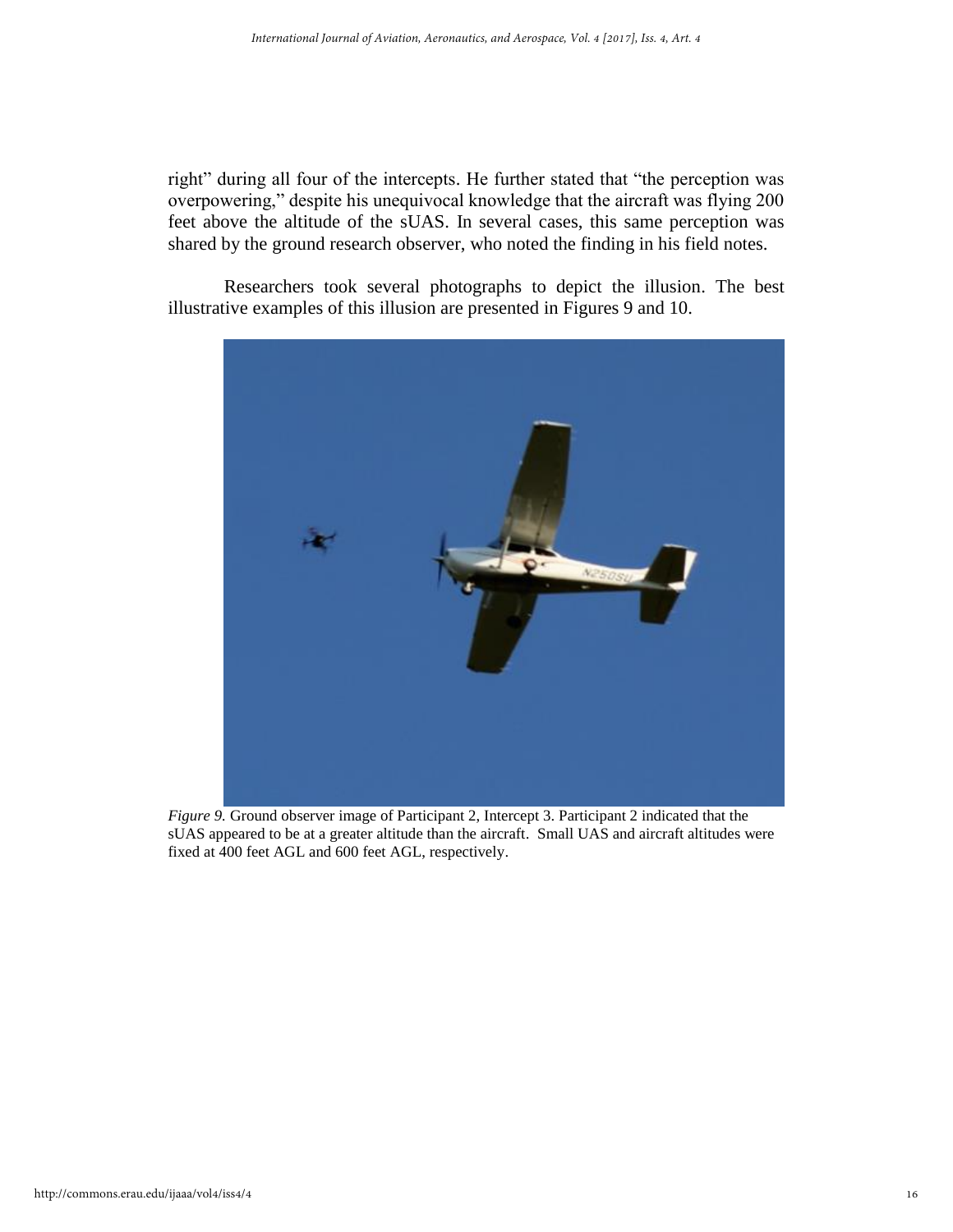

*Figure 10.* Ground observer image of Participant 3, Intercept 3. Participant 3 indicated that the sUAS appeared to be higher in altitude than the aircraft.

#### **Conclusions**

# *Research Question 1: At what range do visual observers reliably detect invasive aircraft?*

Data suggests that visual observers reliably detected invasive aircraft auditorally at a mean range of 8,605.4 feet, and visually at a mean range of 8,618.6 feet. This equates to approximately 1.6 statute miles for both sensory modalities. While this conclusion provides some perspective to field performance of visual observer detection range, it should be taken with skepticism. Other factors are highly likely to affect visual observer performance. Aircraft size or surface area, aspect angle, aircraft reflectivity, light level, relative sun position or glare, sky contrast, visual obstructions, external aircraft lighting, and a myriad of other factors are likely to affect visual observer visual detection range. Similarly, observer audio detection range is likely to be affected by comparable conditions such as aircraft engine type, power setting, altitude, wind direction and speed, ambient noise and other related conditions.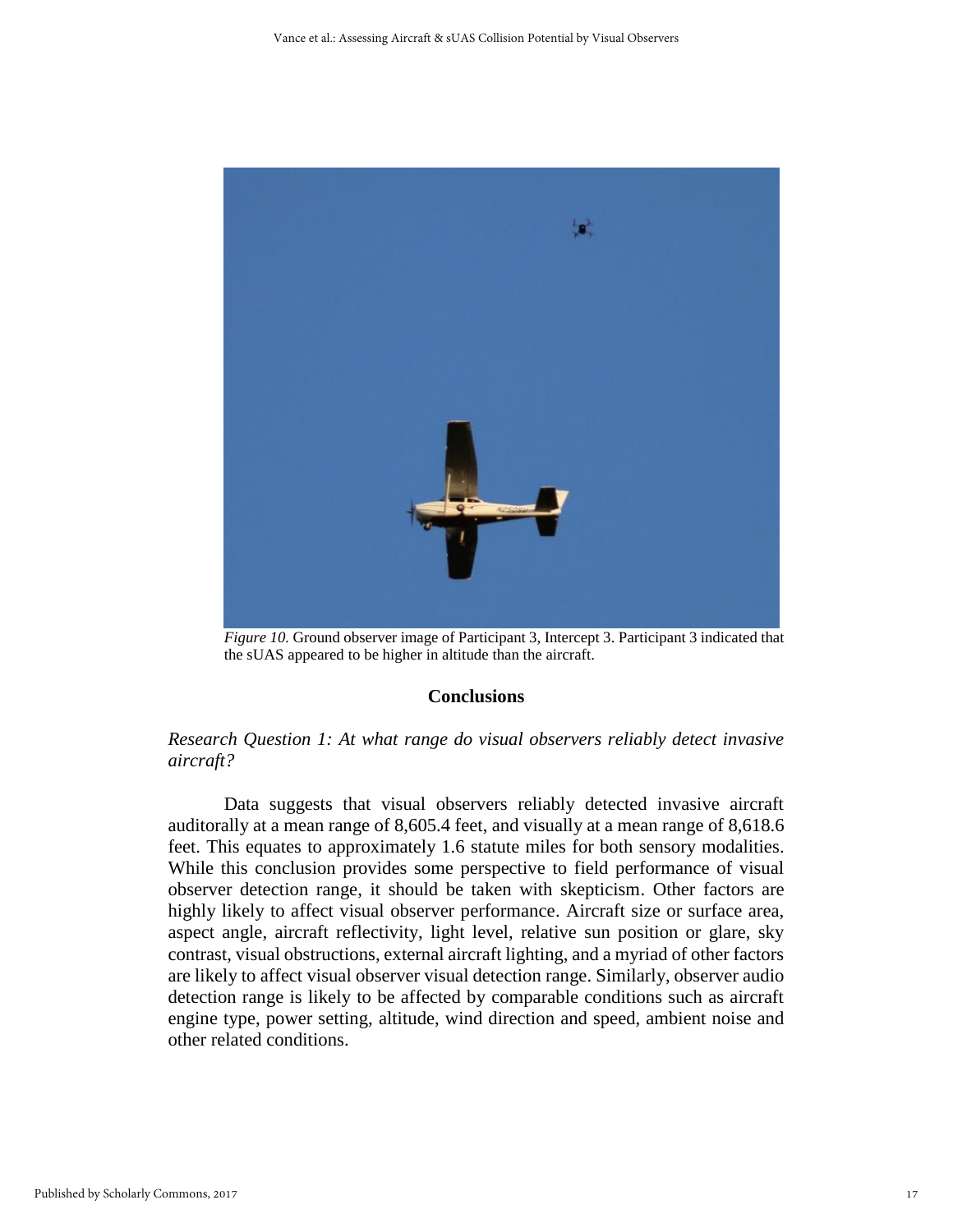Small UAS operators can reasonably anticipate that visual observers can reliably detect aircraft at a *maximum* distance of 1.6 SM, under ideal conditions, but actual detection performance could be significantly reduced under less than ideal visual or auditory conditions.

# *Research Question 2: How accurate are visual observers at estimating distance to aircraft?*

Crognale (2009) conclusively stated that visual observers were relatively poor at accurately estimating distance and altitude. This research further validates Crognale's conclusion. Visual observers were 2.5 times more likely to overestimate rather than underestimate distance. Even at close object distances, the variability between actual and estimated distance was relatively high at 290 feet. This conclusion is further supported by the qualitative responses from the participants.

Small UAS operators should not rely on visual observers alone to provide distance separation judgements, as the data suggests that visual observer capacity to accurately estimate distance is exceedingly poor. While this study did not directly assess altitude estimates, qualitative results further suggest that observer capacity to accurately assess altitude is similarly poor.

# *Research Question 3: Does the error between visual observer estimates and actual aircraft closure rate provide adequate time for a remote pilot to initiate evasive maneuvers before a potential collision?*

This question ultimately forms the crux of this study, as the sole purpose of observers is to aid the remote pilot in detecting and sizing up potential collision threats. The data suggests that visual observer closure rate estimates are generally poor, and as previously indicated, demonstrated a tendency towards overestimation rather than underestimation. The mean estimation error was 17 seconds, which quantitatively does not sound substantial. When compared against the available mean response time of 54 seconds from initial aircraft detection to intercept, however, one can quickly see that there may not be a large margin for error to facilitate an evasive response. Moreover, a C-172/S is usually regarded as a relatively slow general aviation aircraft. Should the invasive aircraft be a faster single engine, multi-engine, or jet aircraft, available response time would be singificantly reduced.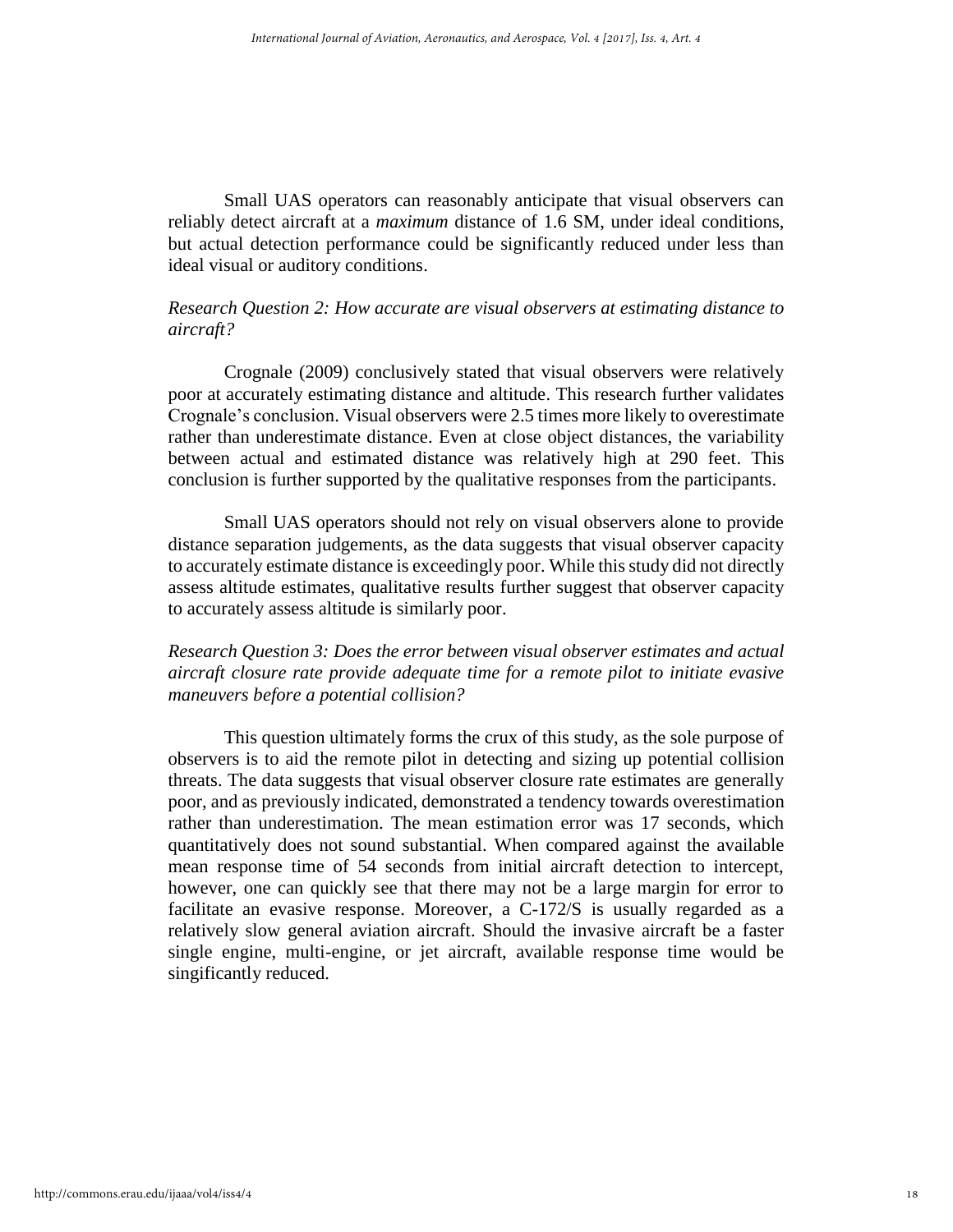To illustrate the importance of this finding, the authors used the FAA's [Manned] Aircraft Identification and Reaction Time Chart as a basis for comparison (FAA, 2016).

Table 2

*Manned Aircraft Identification and Reaction Time Chart*

| Event                            | Seconds |
|----------------------------------|---------|
| See Object                       | 0.1     |
| Recognize Aircraft               | 1.0     |
| Become Aware of Collision Course | 5.0     |
| Decision to Turn Left or Right   | 4.0     |
| <b>Muscular Reaction</b>         | 0.4     |
| Aircraft Lag Time                | 2.0     |
| <b>TOTAL</b>                     | 12.5    |

(FAA, 2016, p. 2)

According to the FAA, a pilot requires 12.5 seconds to detect and recognize an invasive flying object, assess its collision potential, make an avoidance decision, and initiate and complete an avoidance maneuver. While the process is not identical to that of a manned aircraft, remote pilots must follow a similar series of responses, but are further hampered with a communication requirement with their visual observers. Researchers suggest that this response process might appear similar to that presented in Table 3.

# Table 3

*Remote Pilot Invasive Aircraft Identification and Reaction Chart*

| Event                                         |  |
|-----------------------------------------------|--|
| Visual Observer (VO) Sees Object              |  |
| VO Recognizes Invasive Aircraft               |  |
| VO Become Aware of Potential Collision Course |  |
| VO Alerts Remote Pilot (RP) to Hazard         |  |
| RP Visually Locates Invasive Aircraft         |  |
| <b>RP</b> Assesses Situation                  |  |
| RP Makes an Evasive Decision                  |  |
| <b>RP Executes Evasive Maneuver</b>           |  |
| Unmanned Aircraft System Lag Time             |  |

While it is currently unknown how long would be required to complete this proposed process, it is highly likely to exceed the duration of the FAA's midair collision timeline presented in Table 2. Conclusively, there is likely to be adequate time for a remote pilot to initiate evasive maneuvers before a potential collision with an invasive aircraft, provided the visual observer does not substantially delay communicating perceived collision potential to the remote pilot in a clear and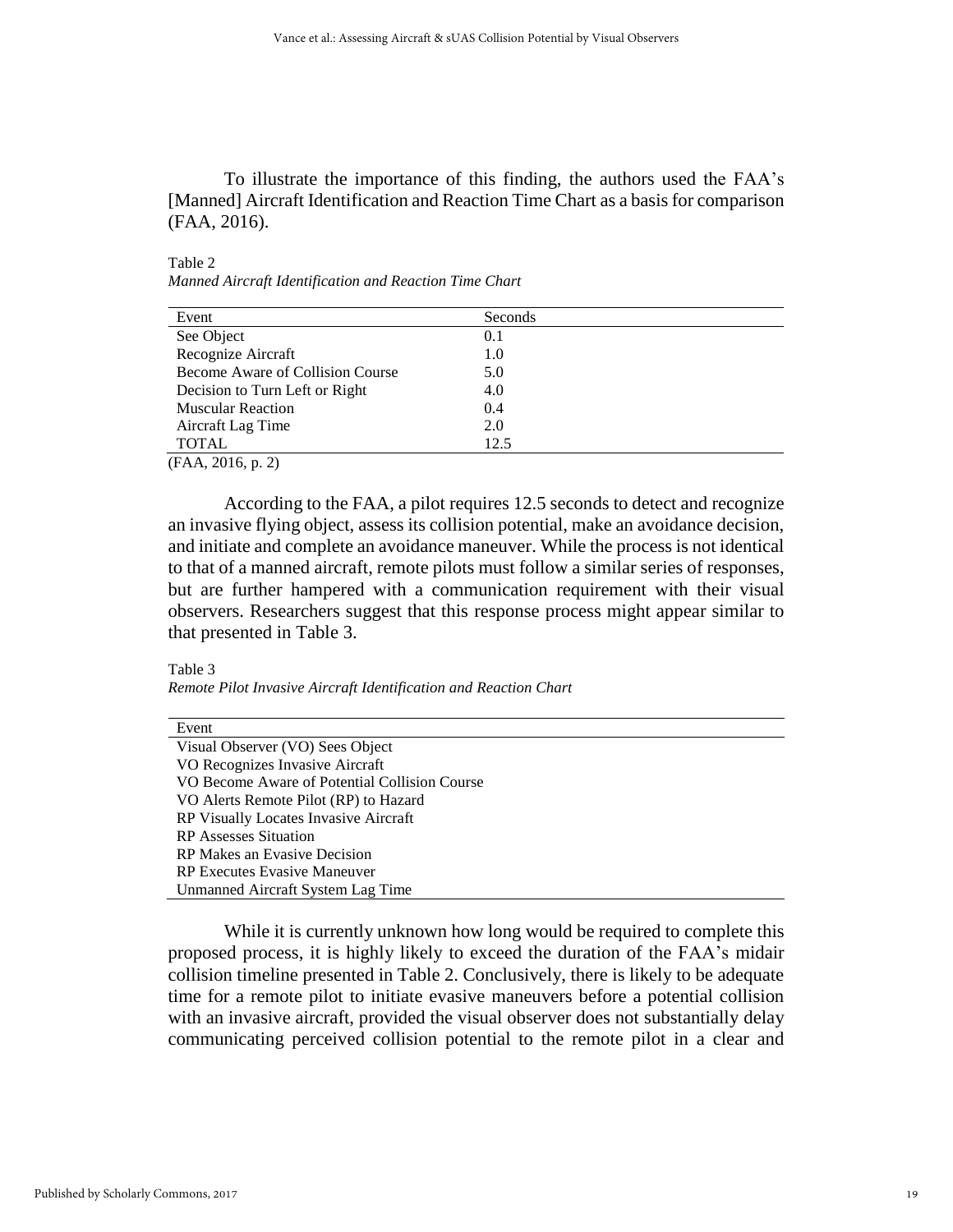succinct manner. The authors reocmmend additional research to better understand and evaluate the process and timeline associated with remote pilot evasive response.

# *Research Question 4: What human factors considerations affect visual observer detection and assessment of aircraft collision potential?*

Qualitative responses made by the participants suggest that several visual or perceptive illusions may adversely affect visual observer performance. Size differential between the aircraft and sUAS platform was cited as one such impediment. While it may be difficult or impossible to remove the perceptual illusion created by this condition, visual observers may be able to better overcome the illusion by becoming familiar with the relative size and proportions of common aircraft and sUAS platforms. Visual observers may also find it beneficial to attempt visual size comparison against known components of either the aircraft or UAS platforms. For example, the wingspan of a Cessna 172 used during the experiment is 36 ft, whereas the diagnonal span of the DJI Matrice 100 (without props) is approximately 2.3 ft. See the examples in conjunction with Figure 11 for both illustration and practical explanation about how to apply the presented proportionality principles.

**Distance estimation strategy.** By multiplying the known width of the aircraft wingspan [36 ft] by the visible, observed lateral separation between the sUAS and the aircraft, the visual observer can better estimate the actual distance. In the example provided in Figure 11, the result is approximately 1.5 wingspans, or about 50 ft.

**Altitude estimation strategy.** The proportion of the visible sUAS width to that of known components of the small manned aircraft, such as the wingspan, can be used to assess the relative altitude of the sUAS to the manned aircraft. In the case of Figure 11, the sUAS width is visibly equal in length to approximately 1/6 that of the manned aircraft's wingspan. By multiplying the known width of the aircraft wingspan [36 feet] by the visible proportion of sUAS [approximately 1/6], the visual observer can better assess perceptual distance errors. In this case, the result is 6 ft. Since 6 ft is substantially larger than the known width of the Matrice 100 [actual width: 2.3 feet], then the visual observer can accurately determine that the sUAS must be closer in altitude than the aircraft.

Determining collision potential was reportedly a significant challenge for most participants. As previously stated, the ability of visual observers to accurately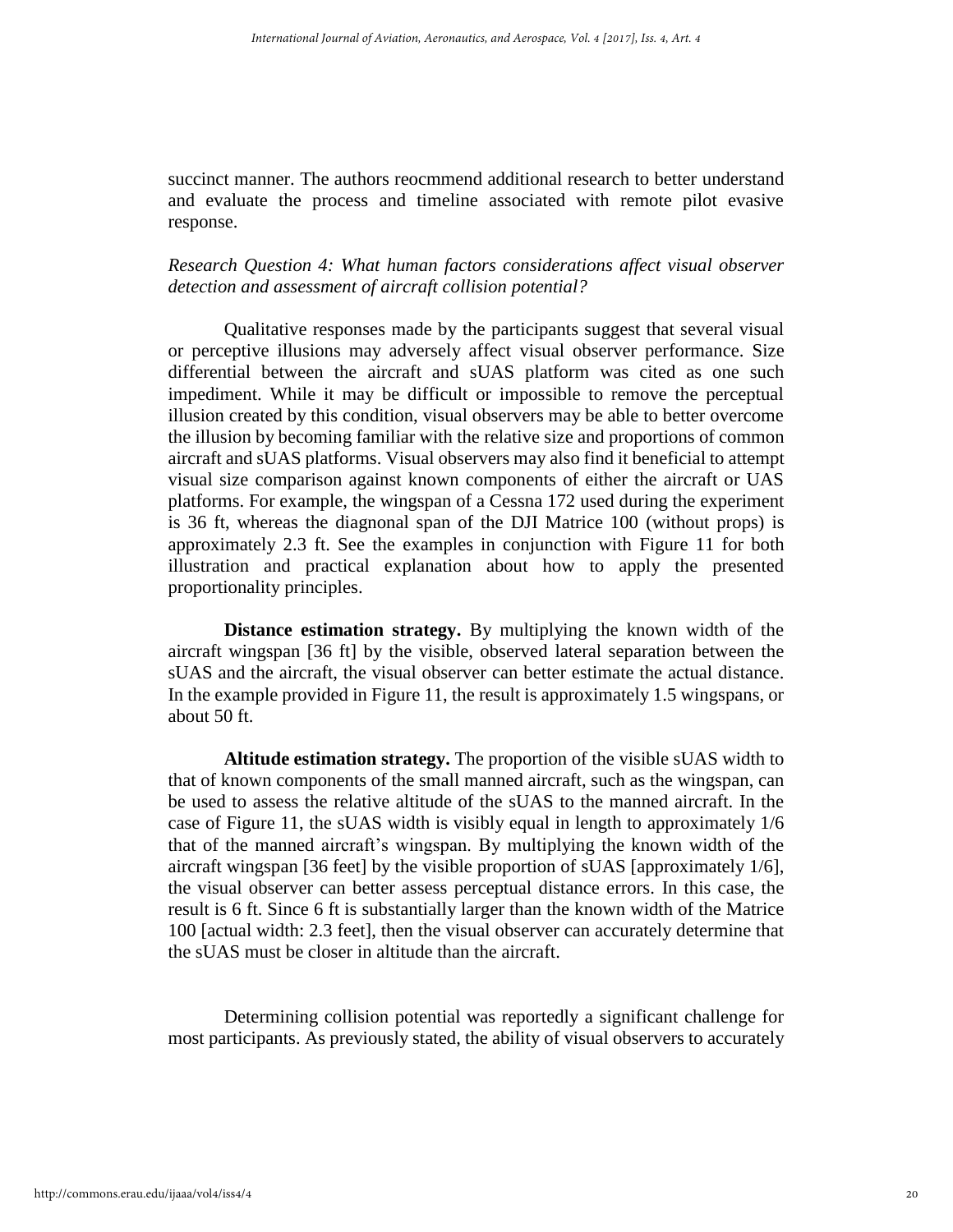judge distance, altitude, and collision potential is extremely limited. It is recommended that remote pilots apply generous safety buffers to any information provided solely on the basis of visual observer reports. Remote pilots and visual observers should also become familiar with available aeronautical charts, UAS facility maps, and other sources of information that may alert airspace areas, obstacles, or manned air traffic paths that enhance the predictability of hazards and overall situational awarness.

Both remote pilots and visual observers should realize that the accuracy of relative position and collision potential judgements become generally worse at closer proximities. This effect is especially pronounced as aircraft and sUAS platforms intercept overhead or at only slight lateral offsets from visual observers.



*Figure 11.* Ground observer image of Participant 1, Intercept 3. Visual observers can use relative width and proportion to better estimate distance and altitude information at close range.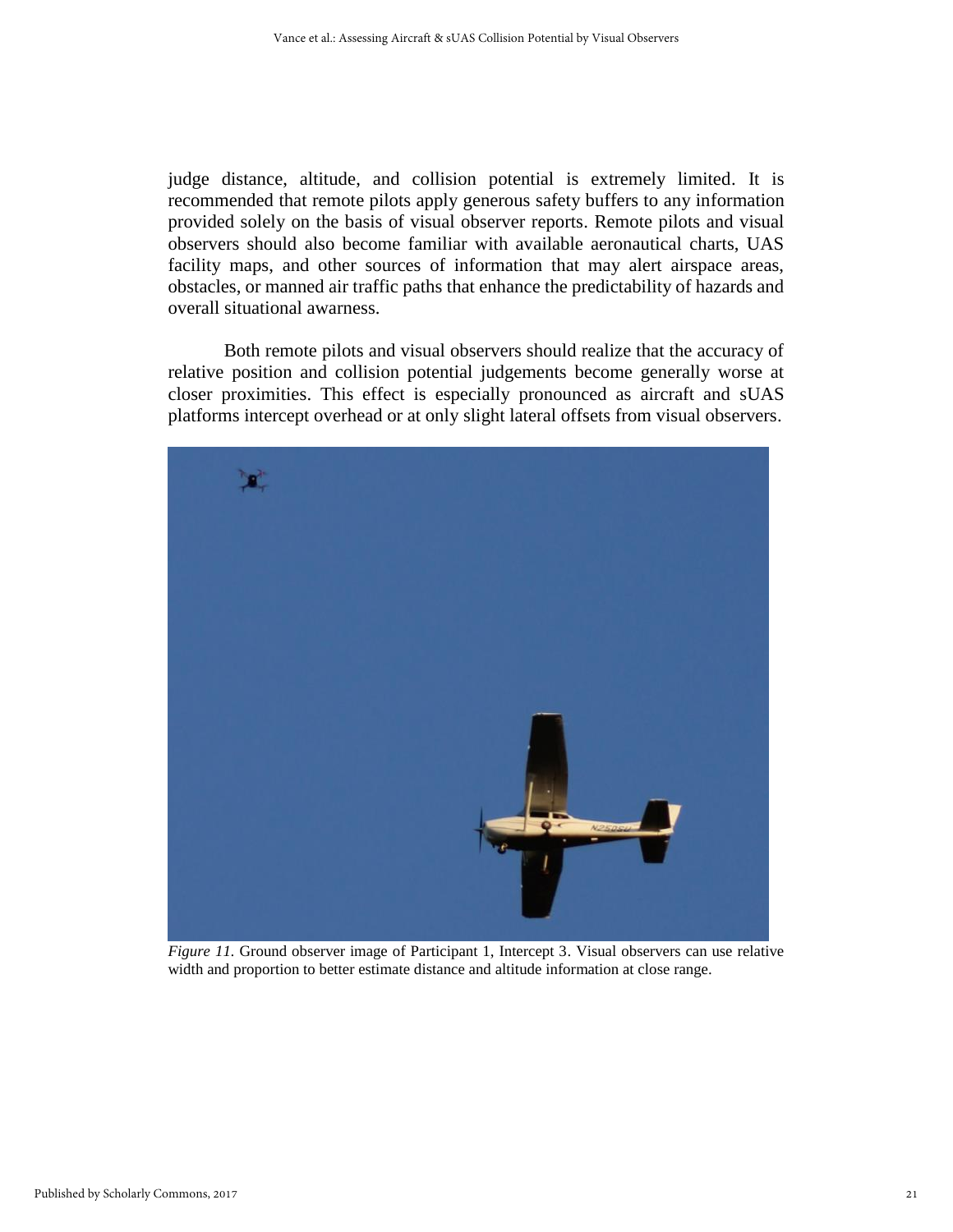# **Recommendations**

The authors recommend additional research be performed to better identify and codify the tasks associated with sUAS collision avoidance. Moreover, the authors suggest evaluating realistic invasive aircraft scenarios to better develop benchmarks for a sUAS evasive response timeline.

# **Conclusion**

The use of visual observers is one of many tools available to remote pilots to comply with aviation regulations and ensure safety of flight. This study highlights the important human performance limitations associated with visual observer performance. Remote pilots should take heed to recognize and acknowledge these human factors limitations, and be wary of relying solely on this fallible modality of hazard detection.